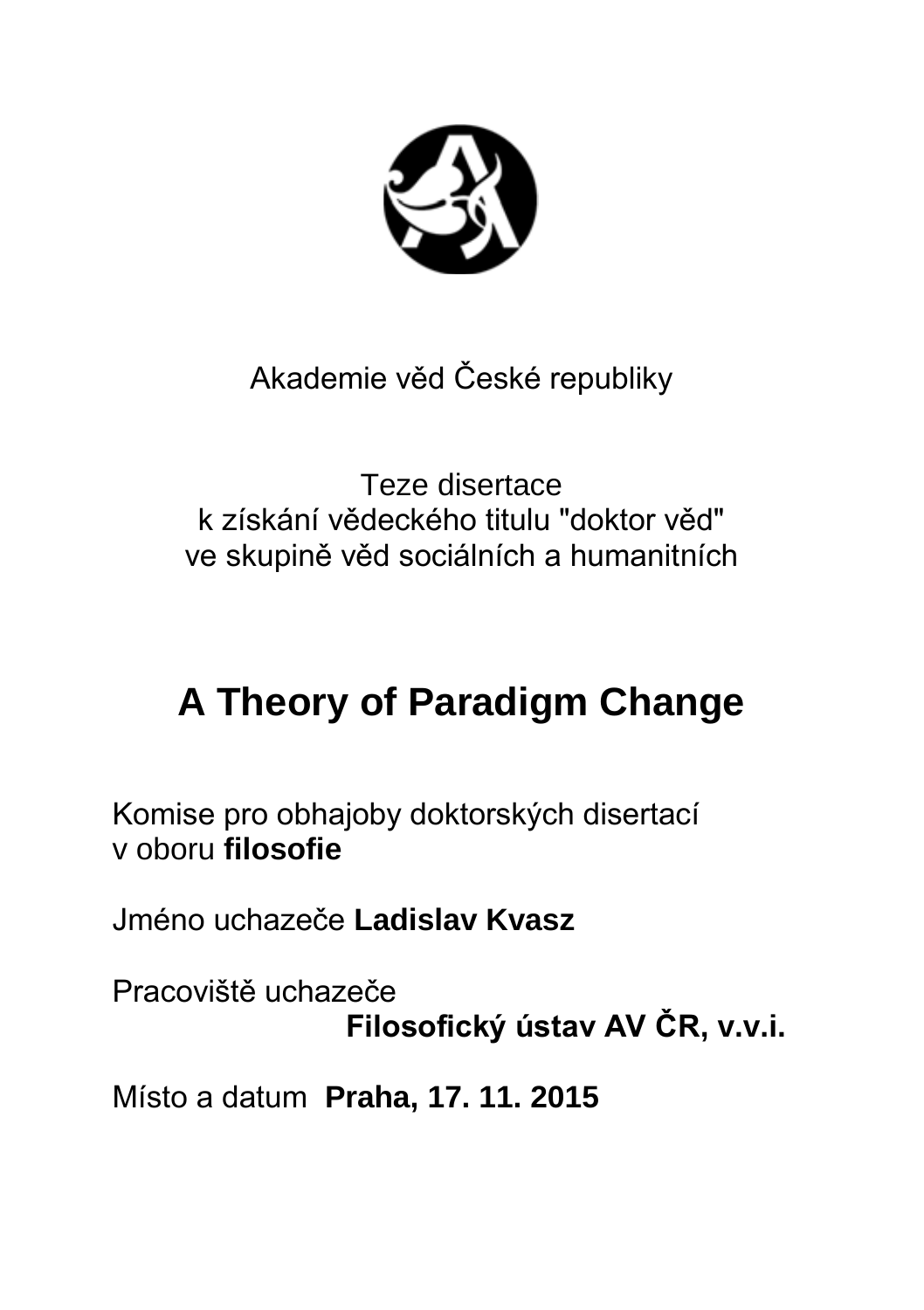

Academy of Sciences of the Czech Republic

**Dissertation** For acquiring the title "doctor scientiarum" In the area of the social sciences and the humanities

# **A Theory of Paradigm Change**

Commission for defense of doctoral dissertations in **philosophy**

Name of the candidate **Ladislav Kvasz**

Affiliation **Institute of Philosophy, Academy of Sciences** 

Place and date **Prague, 17th November 2015**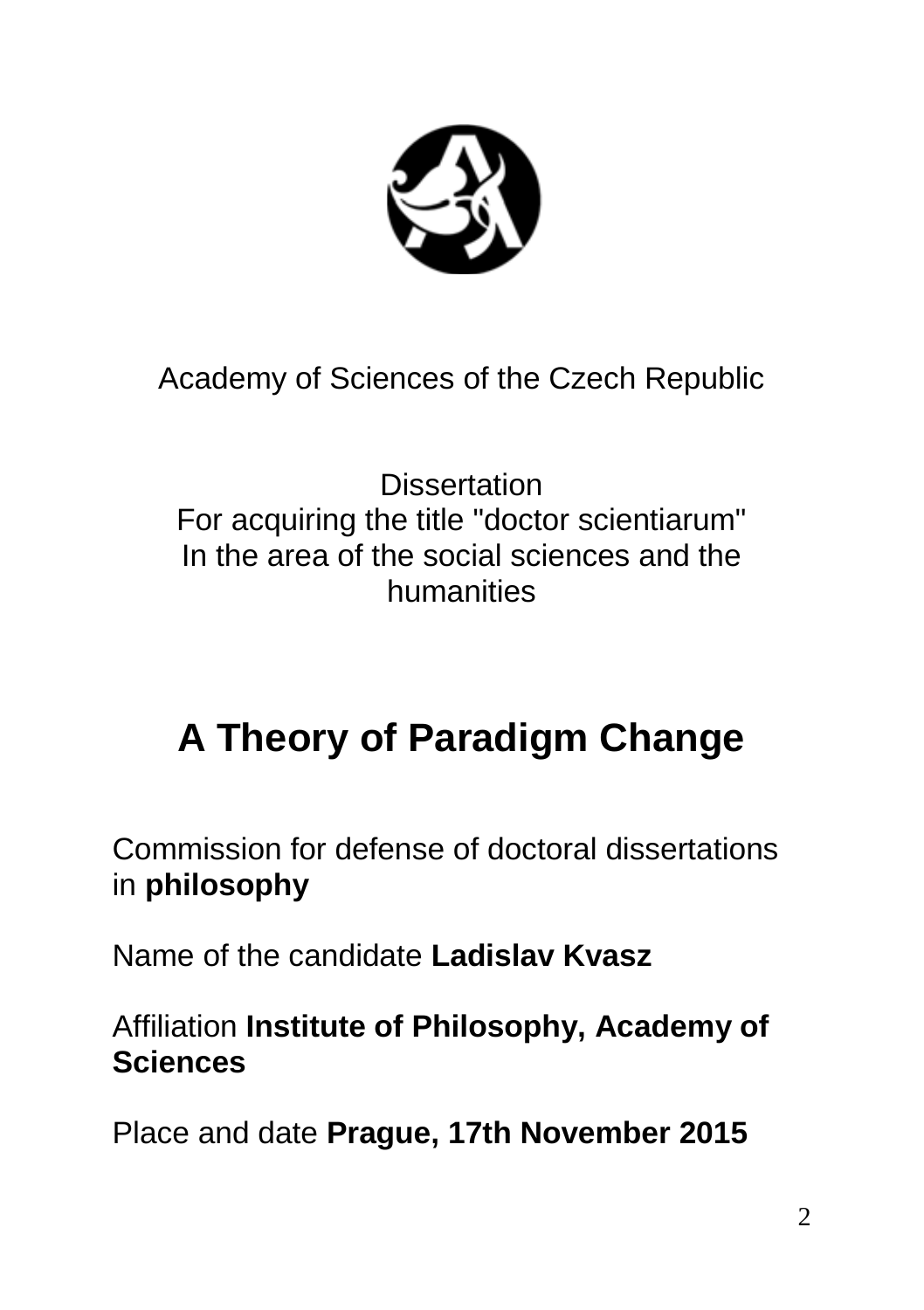## **PREFACE**

The notion of paradigm was introduced by Thomas S. Kuhn in 1962 in his influential book *The Structure of Scientific Revolutions* (Kuhn 1962). There Kuhn presented his famous theory of scientific revolutions and described *paradigm change* in sociological terms as a sudden change of behavior of the scientific community. I believe that it is possible to discriminate three different kinds of scientific revolutions. For each of them it is possible to formulate, besides the common sociological, also a specific cognitive and epistemological description of the dynamics of paradigm change. Kuhn's theory can be likened to a picture that arises from mixing together photographs of three different faces. Each of the original photographs is sharp and rich in specific detail. By their superimposing, however, the details will be lost, and what will remain is the gross structure of the face – the overall contours, dark spots instead of eyes and a blot instead of the mouth. Similarly, when Kuhn superimposed the "photographs" of the three types of scientific revolutions, he lost the details of *cognitive dynamics* and of *epistemological structure*, that are specific for each type, and what remained in the resulting picture were only features common to all three types of revolutions – the *social dynamics* of the response of the scientific community to change. By means of the metaphor of mixing or superimposing of three different photographs I do not want to say that Kuhn had three different notions in mind, which he intentionally mixed or superimposed. I believe that the mixing was unintentional and it was caused by Kuhn's being unaware of (or perhaps not paying attention to) the differences between the particular kinds of revolutions. The aim of the metaphor is not to criticize Kuhn, but to draw attention to the fact that Kuhn's stress of the sociological aspects of scientific revolutions may be the result of such an unintentional mixing.

*The aim* of the theory of paradigm change presented here is to *discriminate* the different kinds of scientific revolutions; for each of them *develop methods* for its cognitive and epistemological analysis; and then by means of particular case studies to *identify the patterns* of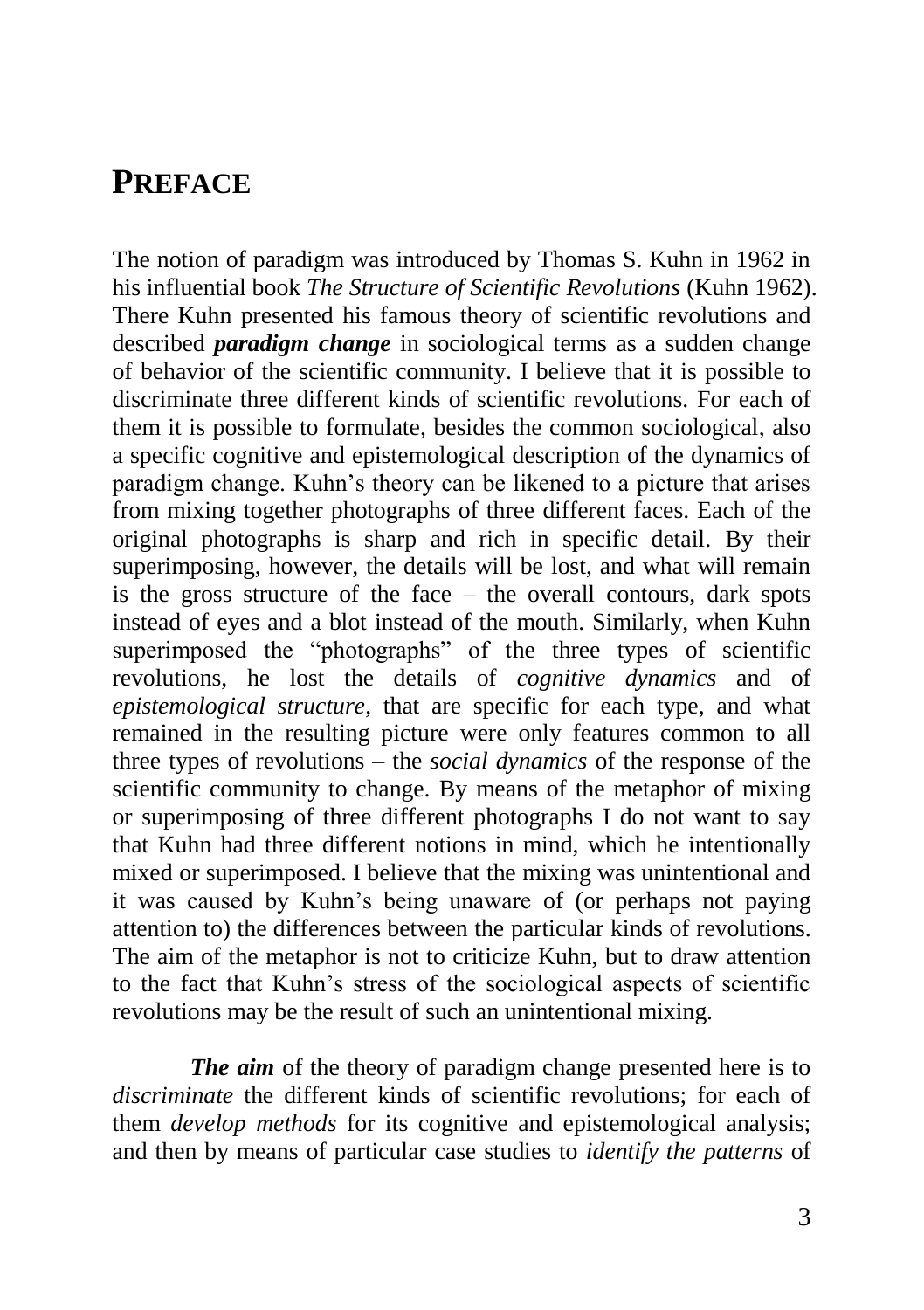paradigm change that are characteristic for each kind of scientific revolution. In order to achieve these aims, I needed some heuristics (in the sense of Lakatos).

*The heuristics* behind the theory of paradigm change was twofold. On the one hand the heuristics was to *turn to mathematics*, where we have a longer history of evolution that could be characterized as 'normal science'. While physics was established as a normal science at the end of the  $17<sup>th</sup>$  century, and so we are dealing with not more than 350 years of its history, in mathematics 'normal science' was established 300 B.C. and so we have 2300 years of history based on more or less articulated paradigms. Therefore, in mathematics it should be easier to find cases that would allow a classification of patterns of paradigm change. The results of that line of research were summarized in *Patterns of Change, Linguistic Innovations in the Development of Classical Mathematics* (Kvasz 2008a) and *are not* the subject matter of the present dissertation. The second heuristics was to *transfer the conceptual tools of the analysis of paradigm change from mathematics to science*. The identification of the particular patterns in mathematics helped much, because when it is clear what kind of pattern we are looking for, the analysis of the development of the particular scientific discipline turns out to be much easier. This made it possible to identify in the history of physics *re-codings* (in Kvasz 2011a) and *relativizations* (in Kvasz 2013), the two patterns described in (Kvasz 2008a).

Nevertheless, these two heuristics were not sufficient. *Patterns of Change* contain a lacuna – they lack the description of *idealizations*, which is the third kind of scientific revolution. The reason for the omission of idealizations was that in mathematics idealization took place between Tales and Euclid, i.e. during a period from which we lack almost any mathematical texts. Therefore a direct reconstruction of the process of idealization in mathematics is impossible. On the other hand, in physics idealization occurred between Galileo and Newton, which is one of the best documented, most thoroughly studied and well understood periods in the history of science. Therefore in science it was possible, besides a theory of *re-codings* and a theory of *relativizations*, to develop also a theory of *idealizations* (for details see Kvasz 2012b).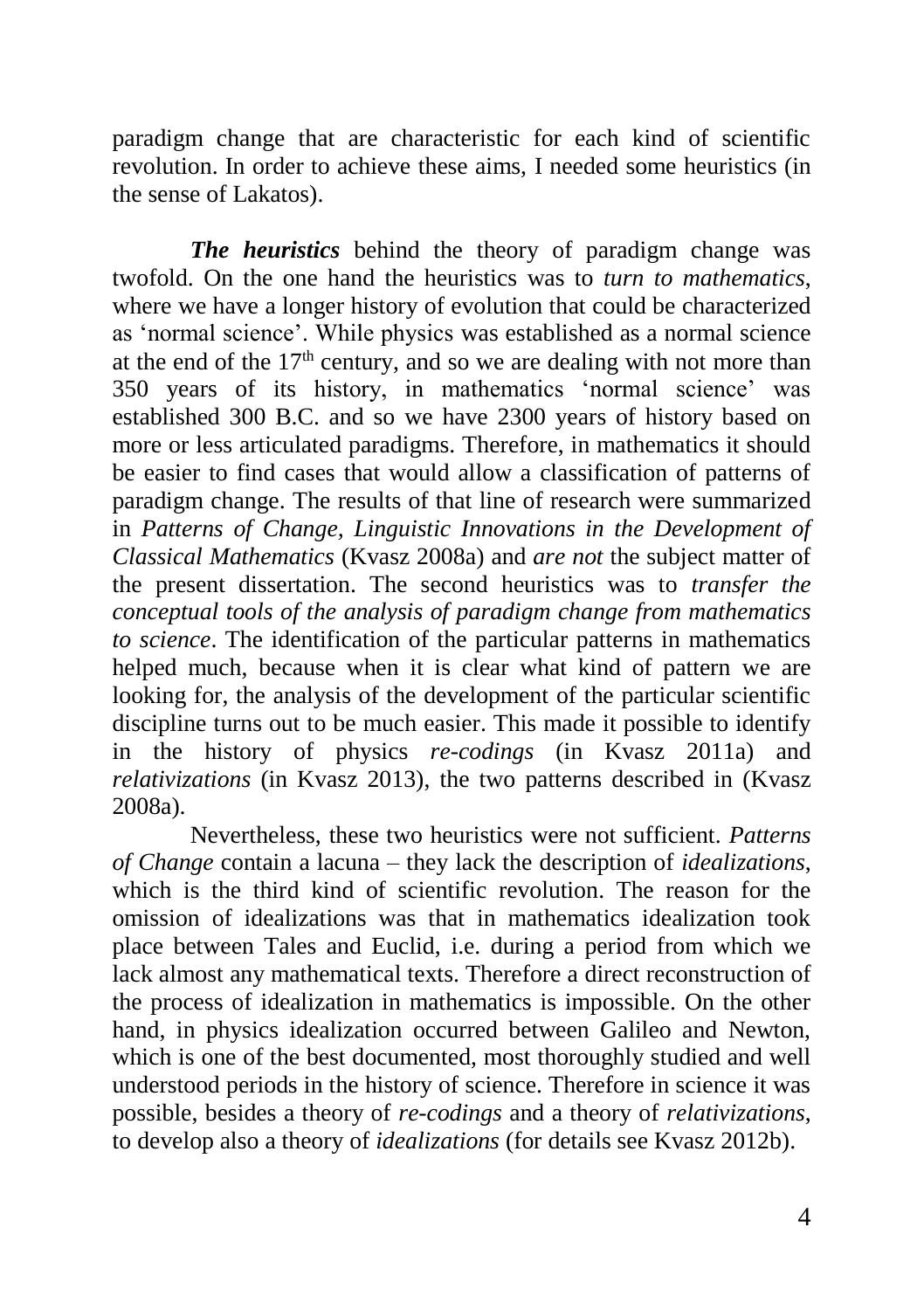The *main results* of the theory of paradigm change, contained in the dissertation are:

**I.** *The development of a theory of idealizations*. The theory of idealizations is the main point in which the theory of paradigm change differs from the theory of linguistic innovations in mathematics. That is the reason why four of the seven papers forming the dissertation are devoted to this theory. Perhaps the most interesting aspect of it is a process that can be called a *paradigm shift*. I offer a new interpretation of the *Scientific Revolution* of the 17<sup>th</sup> century. According to the standard interpretation, the scientific revolution was a replacement of the paradigm of Aristotelian physics by the paradigm of Newtonian science, i.e. a revolutionary overturn occurring in a fixed area of knowledge. The proposed theory of idealization interprets the Scientific Revolution instead as a replacement of Euclid's *Elements* in the role of the paradigm by Newton's *Principia*, i.e. a shift of the paradigmatic discipline from mathematics to physics. The theory of idealization is the content of the  $2<sup>nd</sup>$ ,  $3<sup>rd</sup>$ ,  $4<sup>th</sup>$ , and  $5<sup>th</sup>$  paper of the dissertation.

**II.** *A new interpretation of Cartesian physics*. A further important result of the theory of idealization is a new interpretation of Cartesian physics. While most historians of science view Cartesian physics as a result of a (misguided) metaphysical project, I am showing that it is a truly physical theory that formed an important stage in the development of physics connecting Galilean theory of motion with Newton's theory of interaction. The new interpretation of Cartesian physics is the content of the 3rd paper.

**III.** *Extending the theory of re-codings from mathematics to physics.* This extension indicates that the notions like *expressive power*, *integrative power*, or *explanatory power* of language, that were introduced in the reconstruction of re-codings in mathematics, can be used also in the description of the development of physics. In this area I consider as the most interesting feature the introduction of the so called *Theories of Continua and Fluids* as an independent stage in the development of physics. Thus I propose to consider theories as the theory of phlogiston or the theory of caloric (together with hydrodynamics and mechanics of continua) to be an independent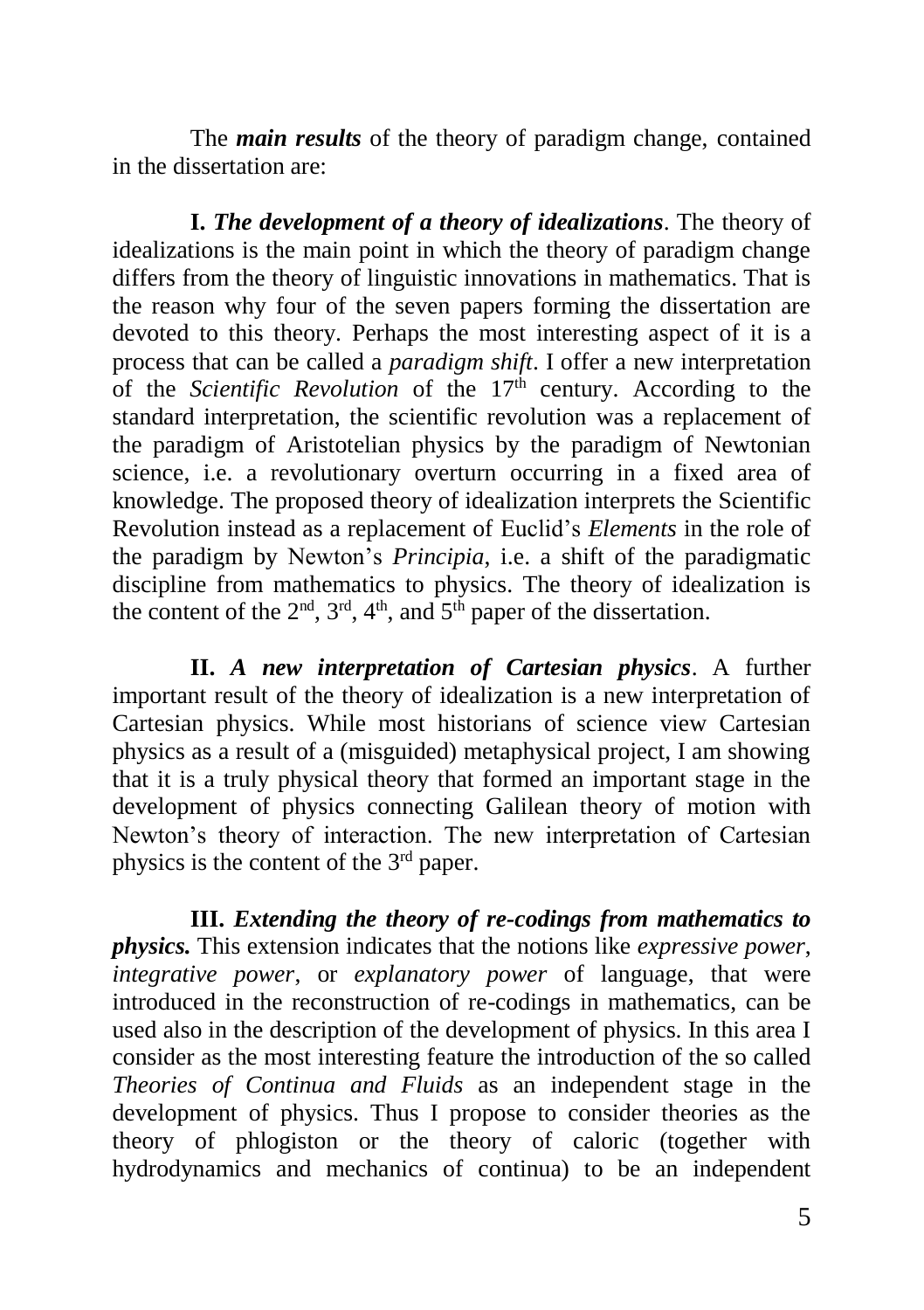developmental stage with a particular linguistic framework that gives these theories a methodological, epistemological and heuristic unity. The theory of re-codings in physics is presented in the  $6<sup>th</sup>$  paper (i.e. pages 98 – 117).

**IV.** *Extending the theory of relativizations from mathematics to physics.* This means that the basic notions of the theory of relativizations, such as *pictorial form*, *epistemic subject*, *horizon*, *background*, or *ideal elements* can be used in the analysis of the development of physical theories. This is shown on the example of *classical mechanics*. This is satisfactory not only because it creates a connection between geometry, algebra, and classical mechanics (and thus enables us to understand the unity of the work of mathematicians such as Lagrange, who made fundamental contributions to algebra as well as to mechanics) but also because of its relation to the work of the early Wittgenstein. The *picture theory of meaning* from the *Tractatus* was the main inspiration of the theory of *relativizations* in geometry. It is well known that Wittgenstein was in his picture theory inspired by Hertz's *Principles of Mechanics*. So I consider it as a kind of completing a circle, when it turns out that the theory of *relativizations*, that is based on the *picture theory of meaning* can be applied to mechanics, that is, to the original source of its inspiration. The theory of relativizations in classical mechanics is presented in the last,  $7<sup>th</sup>$  paper of the dissertation.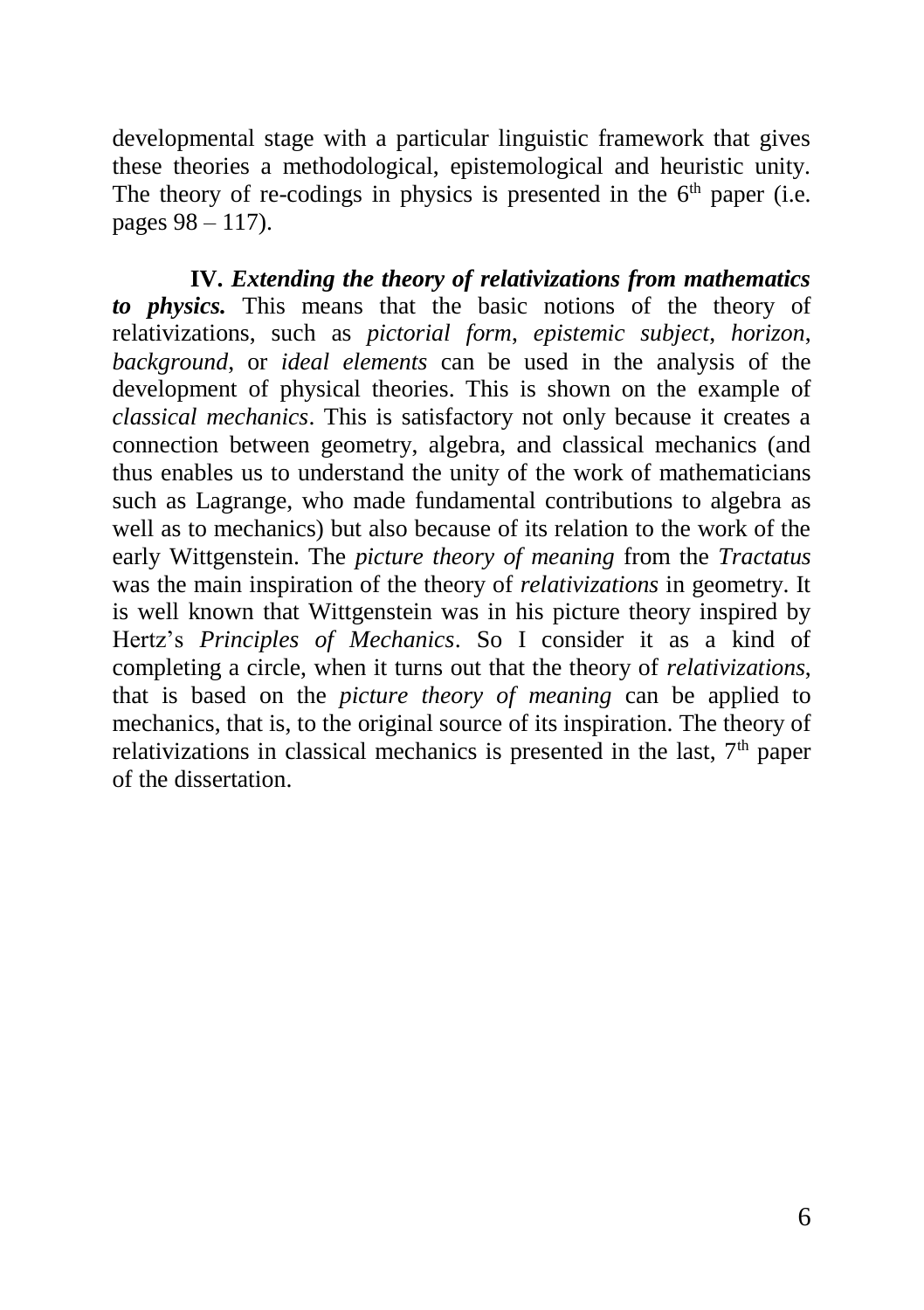## **A THEORY OF PARADIGM CHANGE**

Some fifteen years after publishing *The Structure of Scientific Revolutions*, Kuhn spoke in the introduction to *The Essential Tension* of large and small revolutions (Kuhn 1977, p XVII). This may have led some of the early commentators on Kuhn's work, as for instance McMullin in his paper at the conference held at the Massachusetts Institute of Technology in 1990 to distinguish between *shallow revolutions* (the discovery of Roentgen radiation), *intermediate revolutions* (the replacement of the phlogiston theory of combustion by the oxidation theory) and *deep revolutions* (the Newtonian revolution) (see McMullin 1993, pp. 59-61). Kuhn, who was present, did not accept this distinction and in his response to McMullin wrote:

"There are only two points in his [i.e. McMullin's] presentation of my work, from which I have wanted to distance myself. The first is the distinction between deep and shallow revolutions: even though revolutions may differ in size, the epistemological problems they bring are identical for me" (Kuhn 1993, p. 337).

Thus it seems that in the philosophy of science, at least during Kuhn's lifetime, no classification of scientific revolutions could be developed.

Nevertheless, new impetus for the development of a particular theory often appears when the conceptual framework of the theory is applied to an area for which it was originally not intended. In the new area the concepts of the theory undergo shifts of meaning which open new prospects for the development of the theory. In the case of Kuhn's theory of scientific revolutions this occurred when historians tried to use Kuhn's conceptual framework to describe the development of mathematics. When Kuhn formulated his theory, he did not consider mathematics to be an area of its application, and so the question of whether the theory of scientific revolutions can be used in the history of mathematics sparked a vivid debate among historians of mathematics.

At the Workshop on the Evolution of Modern Mathematics held in Boston, Michael Crowe formulated the thesis that "*Revolutions*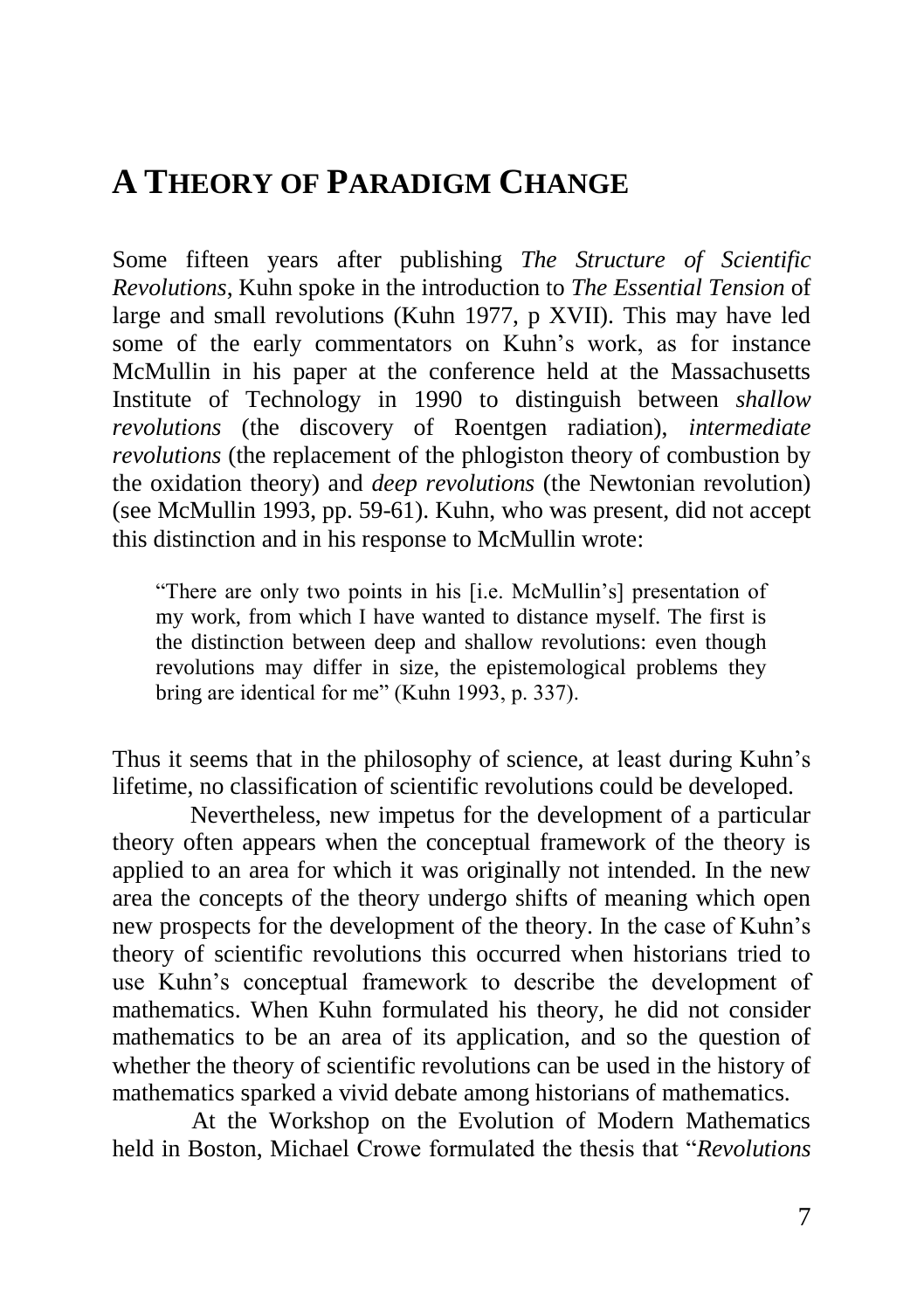*never occur in mathematics*" (Crowe 1975, p. 19). Some months later, at the meeting of the Society for History of Science in Norwalk, Joseph Dauben expressed the view that

"revolutions can and do occur in the history of mathematics, and the Greeks' discovery of incommensurable magnitudes and Georg Cantor's creation of transfinite set theory are especially appropriate examples of such revolutionary transformations" (Dauben 1984, p. 50).

A compromise view between these positions is that of Herbert Mehrtens, according to whom some concepts of Kuhn (scientific community, normal science, anomaly) have an explanatory value and offer a tool for the historical study of mathematics, while others (revolution, crisis, incommensurability) are in mathematics without an explanatory value and direct the debate to non-productive disputes (Mehrtens 1976). The debate was summarized in the anthology *Revolutions in Mathematics* (Gillies 1992).

In the introductory essay to the anthology the editor Donald Gillies sees the source of the disagreements between Crowe and Dauben in different understanding of the concept of scientific revolution. Crowe understands revolution narrowly, as changes during which "*some previously existing entity (be it king, constitution, or theory) is overthrown and irrevocably discarded*" (Crowe 1975, p. 19). In contrast, Dauben understands revolution in a wider sense, as changes during which a particular entity need not be irrevocably discarded, but is "*relegated to a significantly lesser position*" (Dauben 1984, p. 52). According to Gillies both interpretations are justified because *there are different kinds of revolution*:

...This suggests that we may distinguish two types of revolution. In the first type, which could be called *Russian*, the strong Crowe condition is satisfied, and some previously existing entity is overthrown and irrevocably discarded. In the second type, which could be called *Franco-British*, the previously existing entity persists, but experiences a considerable loss of importance. ... It is at once clear that the Copernican and the chemical revolution were Russian revolutions, while the Einsteinian revolution was Franco-British. After the triumph of Newton, Aristotelian mechanics was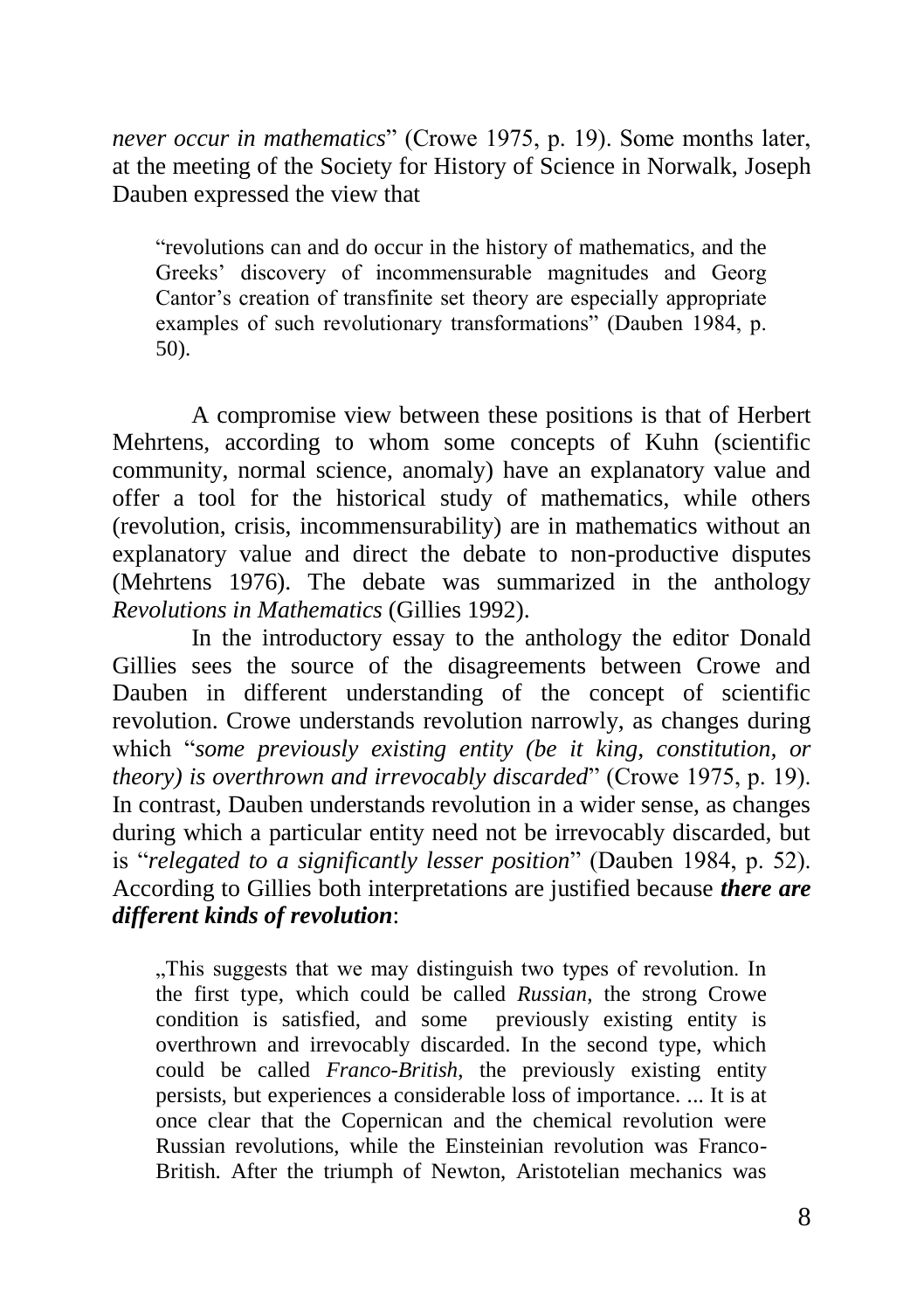indeed irrevocably discarded. It was no longer taught to budding scientists, and appeared in the university curriculum, if at all, only in history of science courses. The situation is quite different for Newtonian mechanics, for, after the triumph of Einstein, Newtonian mechanics is still being taught, and is still applied in a wide class of cases." (Gillies 1992, p. 5)

These different kinds of scientific revolution can be illustrated by examples discussed by Kuhn himself. The *Newtonian revolution* is an example of revolution of the first kind, because in its course Aristotelian physics was *overthrown and irrevocably discarded* from the professional training of scientists. If today a student of physics is confronted with Aristotelian physics at all, it is only during the history of science courses. On the other hand, the *Einsteinian revolution* is, according to Gillies, a revolution of the second kind, because in its course Newtonian physics was not *irrevocably discarded*. Students are still learning Newtonian physics and it is still used in a variety of cases. It was only relegated from the position of *the* fundamental theory of the universe to *a significantly lesser position* of a useful first approximation.

It is important to realize that the difference between the total overthrow of Aristotelian physics during the *Newtonian revolution* and the relegation of Newtonian physics during the *Einsteinian revolution* concerns the behavior of the scientific community and thus it is a sociological fact that every proponent of Kuhn's theory must accept. In his essay *The Fregean revolution in Logic* (Gillies 1992b) Gillies tries to apply his discrimination of the two types of scientific revolutions to an analysis of Frege's contribution to logic. It turns out that the *Fregean revolution*, consisting in the transition from the Aristotelian syllogistic logic to the predicate calculus, satisfies neither Crowe's nor Dauben's definition. It does not satisfy *Crowe's definition*, because Aristotelian logic, with a few restrictions, is still considered valid, while Crowe's definition requires it to be irrevocably discarded. On the other hand, the Fregean revolution does not satisfy *Dauben's definition* either, because Aristotelian logic is relegated in a more fundamental way than Newtonian mechanics was during the Einsteinian revolution (which does satisfy Dauben's definition). Even if Aristotelian logic is still regarded as valid, nobody argues today in syllogisms, while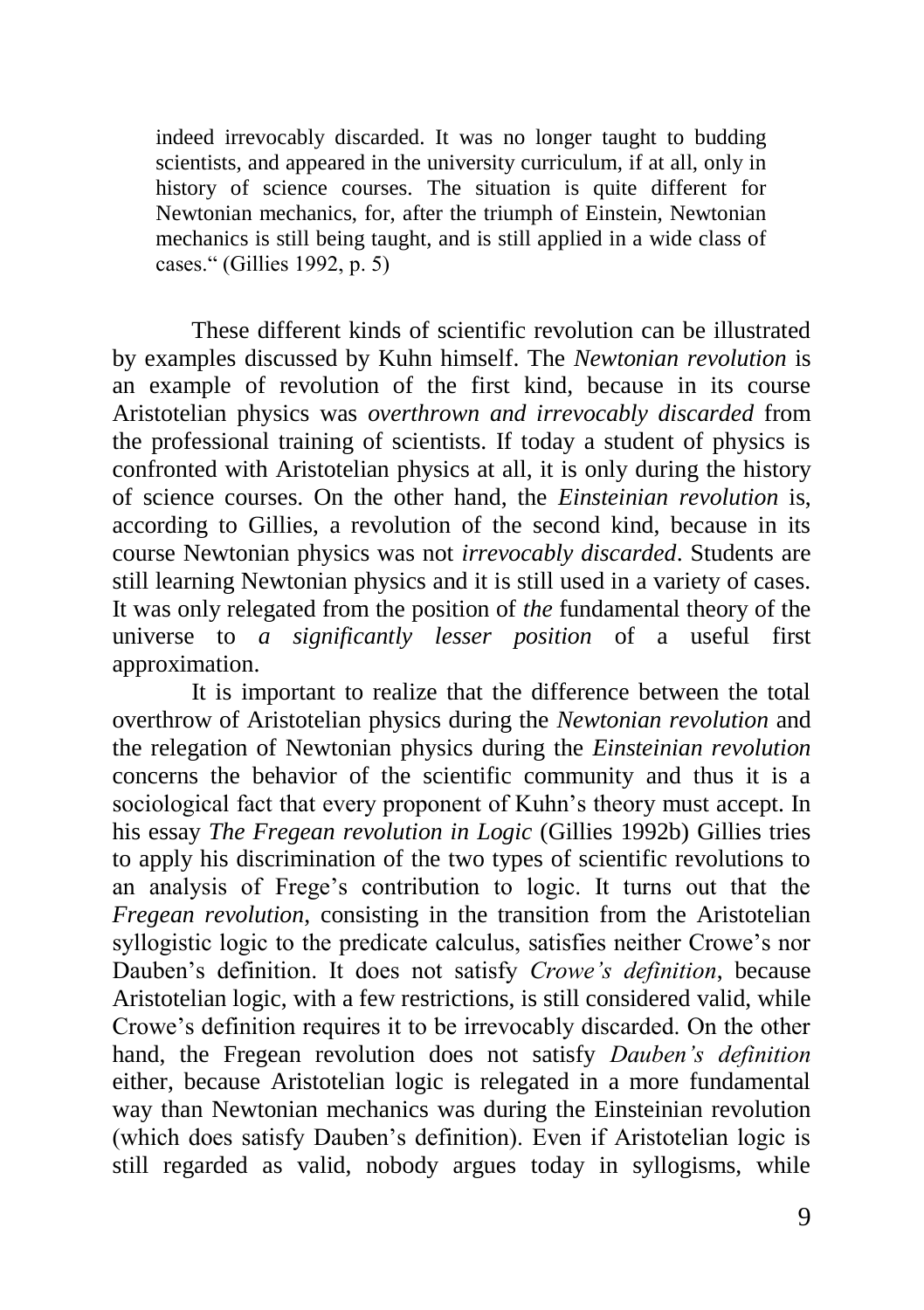engineers or architects use in their calculations Newtonian mechanics. Gillies believes that in the case of Fregean revolution we are dealing with a third type of revolutions. Nevertheless, the view that the Fregean revolution is different from the kinds of revolution described by Crowe and Dauben is not the only possible interpretation of this example. Both the Einsteinian revolution in physics and the Fregean revolution in logic may be seen as revolutions of the same magnitude. The reason why Fregean revolution *appears* to be greater than the Einsteinian one ("*today nobody argues in syllogisms, but the engineers are still using Newton's equations*") is that we forget that the syllogisms of Aristotelian logic were not a paradigm of argumentation of the Ancient science either. In the Ancient world, just like today, nobody argued in syllogisms. Thus what we need is a criterion for classification of scientific revolutions.

### **1. ON THE LEGITIMACY OF A CLASSIFICATION OF SCIENTIFIC REVOLUTIONS**

Kuhn had reasons for rejecting McMullin's suggestion to discern revolutions of different kinds and for insisting that the epistemological problems they bring are identical. Already in *The Structure* he writes:

..Can Newtonian dynamics really be derived from relativistic dynamics? What would such a derivation look like? Imagine a set of statements,  $E_1$ ,  $E_2$ , ...,  $E_n$ , which together embody the laws of relativity theory. ...To prove the adequacy of Newtonian dynamics as a special case, we must add to the  $E_i$ 's additional statements like  $(v/c)^2 \ll 1$ , restricting the range of the parameters and variables. This enlarged set of statements is then manipulated to yield a new set,  $N_1$ ,  $N_2, ..., N_m$ , which is identical in form with Newton's laws of motion, the law of gravity, and so on. Apparently Newtonian dynamics has been derived from Einsteinian, subject to a few limiting conditions.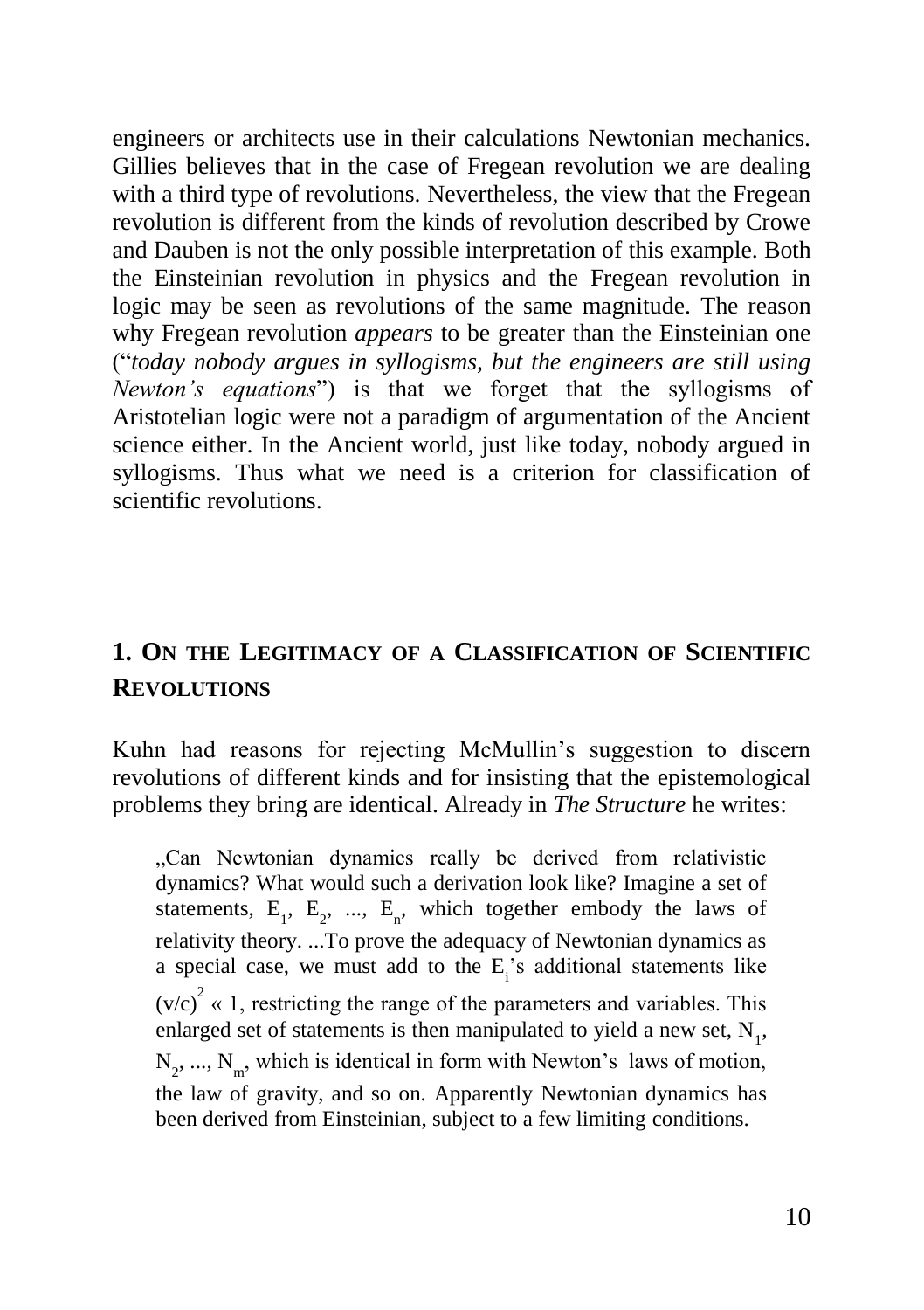Yet the derivation is spurious, at least to this point. Though the  $N_i$ 's are a special case of the laws of relativistic mechanics, they are not Newton's Laws. Or at least they are not unless those laws are reinterpreted in a way that would have been impossible until after Einstein's work. The variables and parameters that in Einsteinian Ei 's represented spatial position, time, mass, etc., still occur in the  $N_i$ 's; and they there still represent Einsteinian space, time, and mass. But the physical referents of these Einsteinian concepts are by no means identical with those of the Newtonian concepts that bear the same name. ...Unless we change the definitions of the variables of the  $N_i$ 's, the statements we have derived are not Newtonian. If we do change them, we cannot properly be said to have derived Newton's Laws, at least not in any sense of "derive" now generally recognized." (Kuhn 1962, p. 100)

It seems that in this point we must agree with Kuhn. In the limit  $(v/c)^2 \rightarrow 0$  we really obtain not Newtonian mechanics, but only a fragment of relativistic mechanics, which from the formal point of view resembles Newtonian mechanics, but on the conceptual level differs from it. Einstein defines his basic concepts in a different way than Newton did. For instance he defines the length of a moving body using a system of synchronized watches. Newton would never have come to the idea of giving a separate definition of the length of a moving body. In his conceptual system the length of a body is independent of its motion. That is a principle which he probably regarded evident. Thus even if we obtain in the limit  $(v/c)^2 \rightarrow 0$  that there is no contraction of length, and so we have seemingly justified Newton's theory, we have proven this by using the Einsteinian concept of length. For the Newtonian concept there is nothing to prove. Length is constant *a priori*; the whole Newtonian mechanics is built on the supposition of its constantness. So Kuhn is right in saying that such formal reconstructions contribute nothing to the understanding of Newtonian physics. That Einsteinian length depends on the speed of light, and that in the limit case it becomes constant, what has this to do with Newton? In his mechanics Newton never mentioned the speed of light.

This agreement with Kuhn has one presupposition. Kuhn is right, as long as he speaks about *a single isolated scientific revolution*.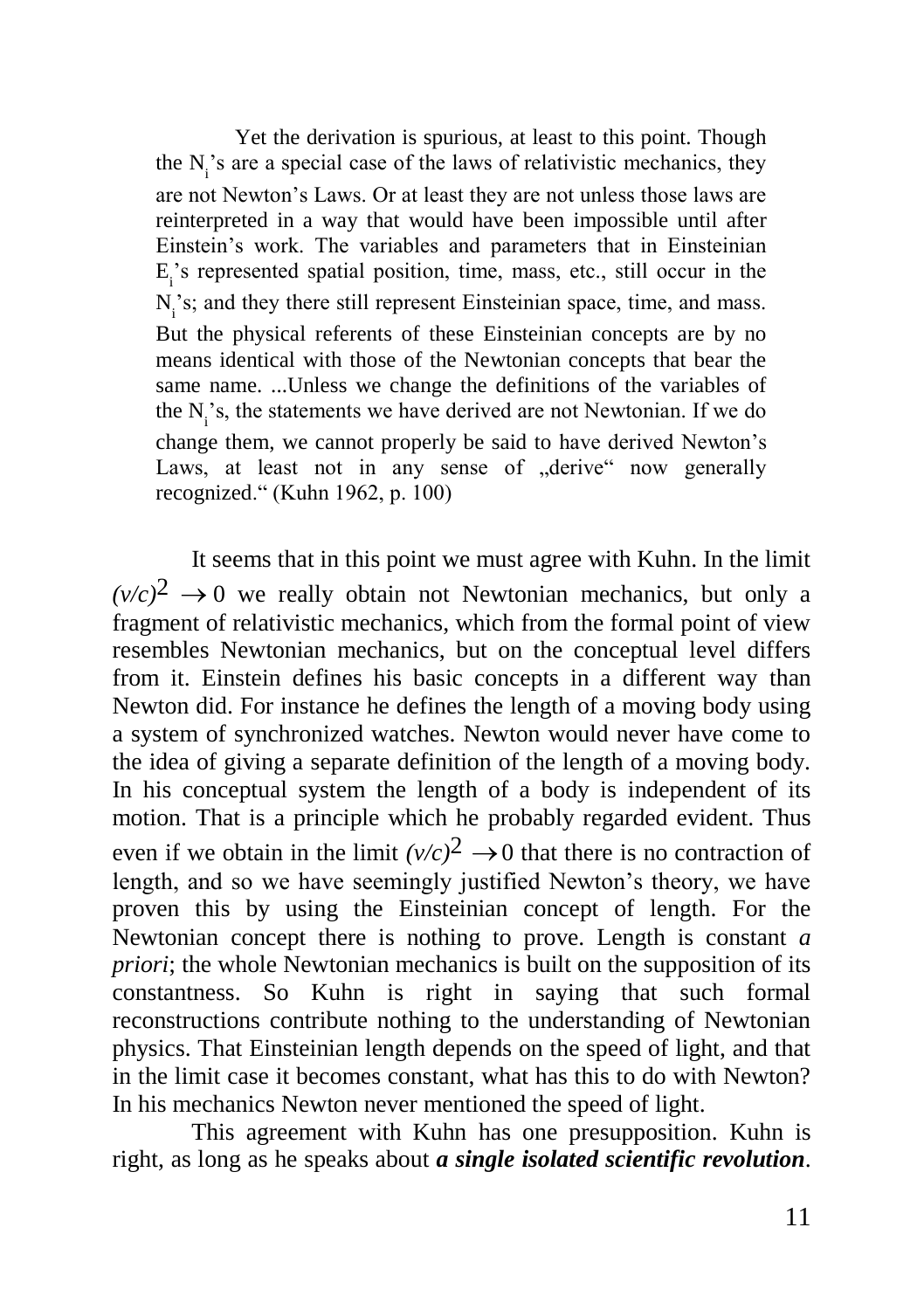To understand more deeply the Einsteinian revolution, formal reconstructions are really of minimal help. On the other hand, formal reconstructions can help us very much if we wish to *compare different revolutions*. Our aim is to take not one or a small number of revolutions, as Kuhn (and also McMullin) did, but to take 20 or 30 cases discussed in the literature, and try to compare them. In such comparisons the formal analysis of the transition from one theory to the other during the revolution can serve as an *indicator of the magnitude of the revolution*. I sorted the different revolutions discussed in the literature according their apparent magnitude into few classes. Even if Kuhn could criticize every particular item of this classification, after separating the revolutions of the different magnitudes, some *remarkable regularities started to appear*.

I would like to liken this situation to the work of Mendeleyev. If you take any two chemical elements and insist that they are alike and thus should belong to the same class, the opponent of the classification could with the same credibility insist that they are different. What is convincing on Mendeleyev's classification appears only when you have 20 or 30 elements classified. Only then the regularities of the proposed classification start to be evident. I believe that in the case of scientific revolutions the classification works similarly. Kuhn and his followers can attack every particular case, but in spite of this, the general patterns are convincing. Of course this preliminary classification is only a heuristic. What is necessary to do next is to find for every class of scientific revolutions appropriate concepts and methods for their conceptual reconstruction.

### **2. METHODS OF ANALYSIS OF THE DIFFERENT KINDS OF REVOLUTIONS**

As already mentioned in the preface, the reconstruction of *idealizations* is perhaps the most important result of the present dissertation. That is why there are four papers dedicated to it. The analysis of idealizations required the development of three methods of reconstruction. The first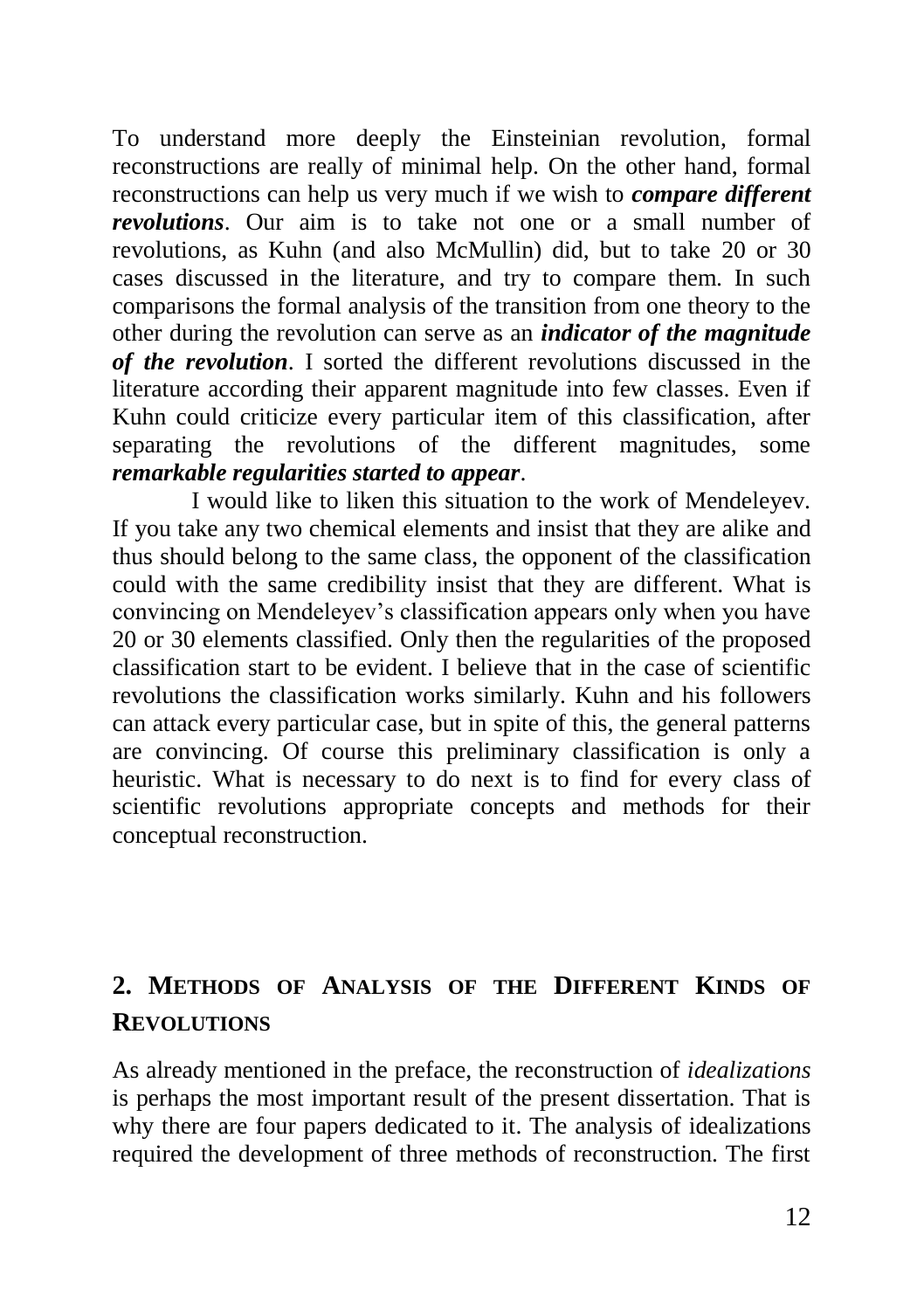is the *method of intentional reconstruction*. Science is a human activity, therefore to understand the development of science (and of its language) at a particular level requires first of all understanding the *intentions*, the *motivations*, and the *aims* of the particular actors of this development. This is partially an exercise in psychology, but not entirely, because these intentions have a public, social form of a *problem* (like the problem of finding the form of the ballistic curve, or the problem of determining the dynamics of the Solar system), or a *program* (like Galileo's program of the mathematization of nature). This means that several scientists can identify with the same intention, work on the solution of the same problem, cooperate on the same program. In this way the subjective dimension of science gets connected with the social one. This is particularly important for the Scientific Revolution, because scientists like Descartes or Newton, despite the fact that their theories of motion were incompatible and even contradictory, can be seen as working on the same program. The intentional analysis is thus able to disclose unity even where the logical analysis would find only incompatibility.

The next method of reconstruction of the development of the language of science is the *method of reconstruction of the linguistic innovations and deficiencies*. It turns out, that scientists finding a solution of a problem or contributing to a program often introduce some *linguistic innovations*. As an example we can take Descartes and his introduction of the notion of quantity of motion and of the law of its conservation in order to solve the problem of collision of moving bodies, or Newton's introduction of forces acting at a distance to solve the problem of interaction among bodies. We can speak about innovations and deficiencies, and not solely about changes, because the common intention enables us to compare the different solutions of the same problem. We can judge one change as *innovative* compared to another, if it helps better to fulfill the original intention. Similarly a particular aspect of the language can be judged as a *deficiency*, and not solely a characteristic feature of it, when it hindered the progress towards the fulfillment of the intention. The *reconstruction of linguistic innovations and deficiencies* is important, because it enables us to see some objective features of the particular contributions proposed by individual scientists and by means of these innovations we can often explain why a particular solution was more successful than another one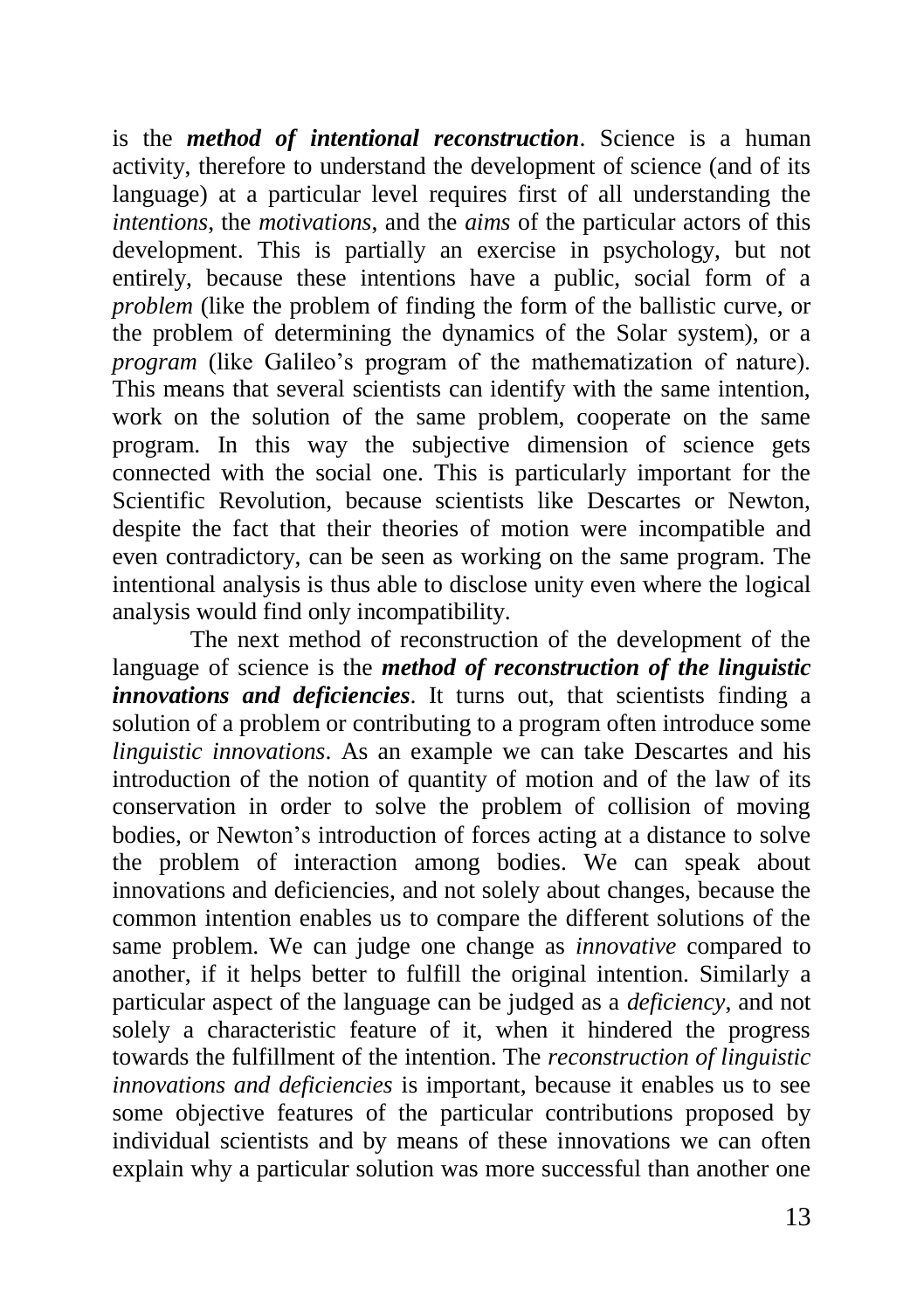and we can also understand the way how a program developed or degenerated.

Of course what we are interested in are not isolated linguistic innovations but rather the formation of a new linguistic framework (like that which characterizes the birth of classical mechanic, of field theory or of quantum mechanics). Therefore we must turn from the analysis of the particular innovations to the *reconstruction of the process of the merging of separate linguistic innovations into a single linguistic framework*. Language is social and not private; therefore the different linguistic innovations introduced by individual scientists must undergo the process of social negotiation. Every linguistic framework is created by merging of several innovations stemming from many different authors. Thus in the case discussed in the papers I argue, that the linguistic framework of classical physics was created by merging the innovations stemming from Galileo, Descartes, and Newton. After creating the linguistic framework of Newtonian physics the process of idealization stops. It is so because due to the process that I called the "paradigm shift" the next idealization will take place in an area not connected with the area of idealization in physics.

Nevertheless, after a linguistic framework is created, the evolution of language does not stop, its dynamics just happens on a scale of smaller magnitude. Thus after the process of idealizations was completed, the development of the linguistic framework of physics occurs at the level of *re-codings*, while the level of idealizations remains stable. It is precisely this stable framework of idealization that introduces regularities and thus also patterns of change into the evolution on this lower level. This evolution has a very interesting form, which I suggest to call *bipolarity*. If we take the evolution of geometry, along the line *synthetic geometry*, *analytic geometry*, and *fractal geometry*, we discover that these developmental stages of the iconic language were separated by developmental stages of the symbolic language. Thus synthetic and analytic geometry were separated by the creation of algebra and similarly, analytic and fractal geometry were separated by the creation of the infinitesimal calculus. And it was not a mere historical coincidence. In the process of creation of analytic geometry Descartes made a substantial use of algebraic symbolism—the particular algebraic curves that he introduced were all defined by means of their equations. And similarly in the definition of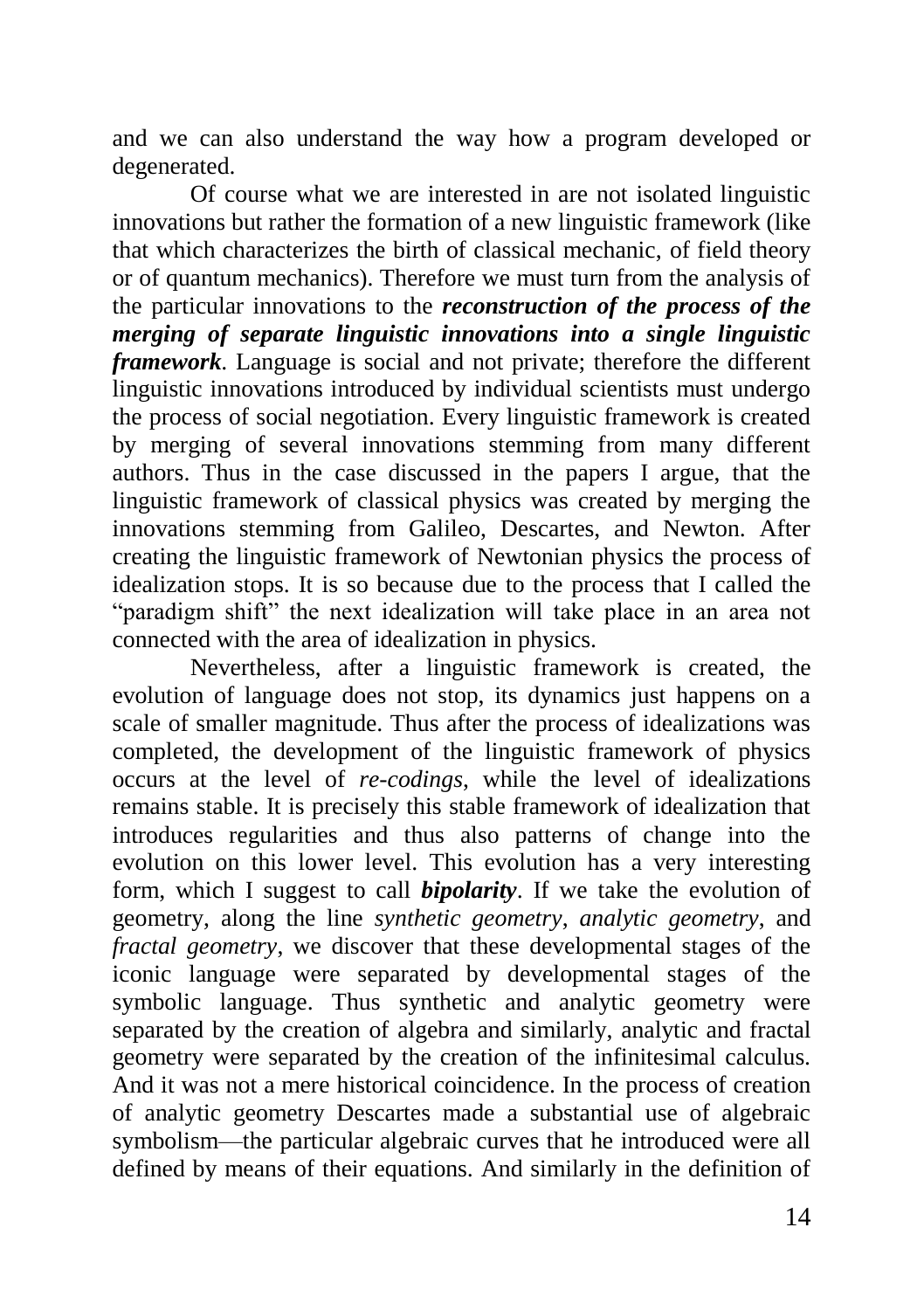the objects of fractal geometry the limit transition, which was introduced in the infinitesimal calculus, is used in a fundamental way. So we see that the evolution of the linguistic framework at the level of *re-codings* has a bipolar character. The new developmental stage in the development of the iconic language of geometry is reached by means of an intermediate symbolic stage and vice versa.<sup>1</sup>

A similar bipolar dynamics can be found also in physics, in the development of the language of physical theories. The *reconstruction of the bipolar process of the evolution of language* is, after the methods of reconstruction of the *intentional structure*, of the *linguistic innovations*, and of the *process of their merging*, the fourth method of epistemological reconstruction of the language of science. It can be applied to *re-codings* and *relativizations*, while it cannot be applied to idealizations, due to a shift of the paradigmatic area.

In the bipolar dynamics of the development of language we can identify particular aspects of language. In the case of re-codings these are the *analytical power* – how complex formulas the language allows us to derive; *expressive power* – what new terms, predicates and relations can the language express, which were inexpressible at the previous stages; *explanatory power* – how the language can explain the failures which occurred at the previous stages; *integrative power* – what sort of unity and order the language enables us to conceive there, where we perceived just unrelated particular cases at the previous stages; *logical boundaries* – that are marked by occurrences of unexpected paradoxical expressions; and *expressive boundaries* – that are marked by failures of the language to describe some complex situations. I suggest calling these six objective characteristics as *potentialities of language*.

As a fifth method of epistemological reconstruction of the language of science we can therefore introduce the *reconstruction of the potentialities of the language*. The evolution of the language of science consists in the growth of its analytical and expressive power the later stages of development of the language make it possible to derive more formulas and to describe a wider range of phenomena. The

<u>.</u>

<sup>&</sup>lt;sup>1</sup> This bipolarity is a regularity that can be identified only after we have classified a considerable number of revolutions (in this case at least 6 of them)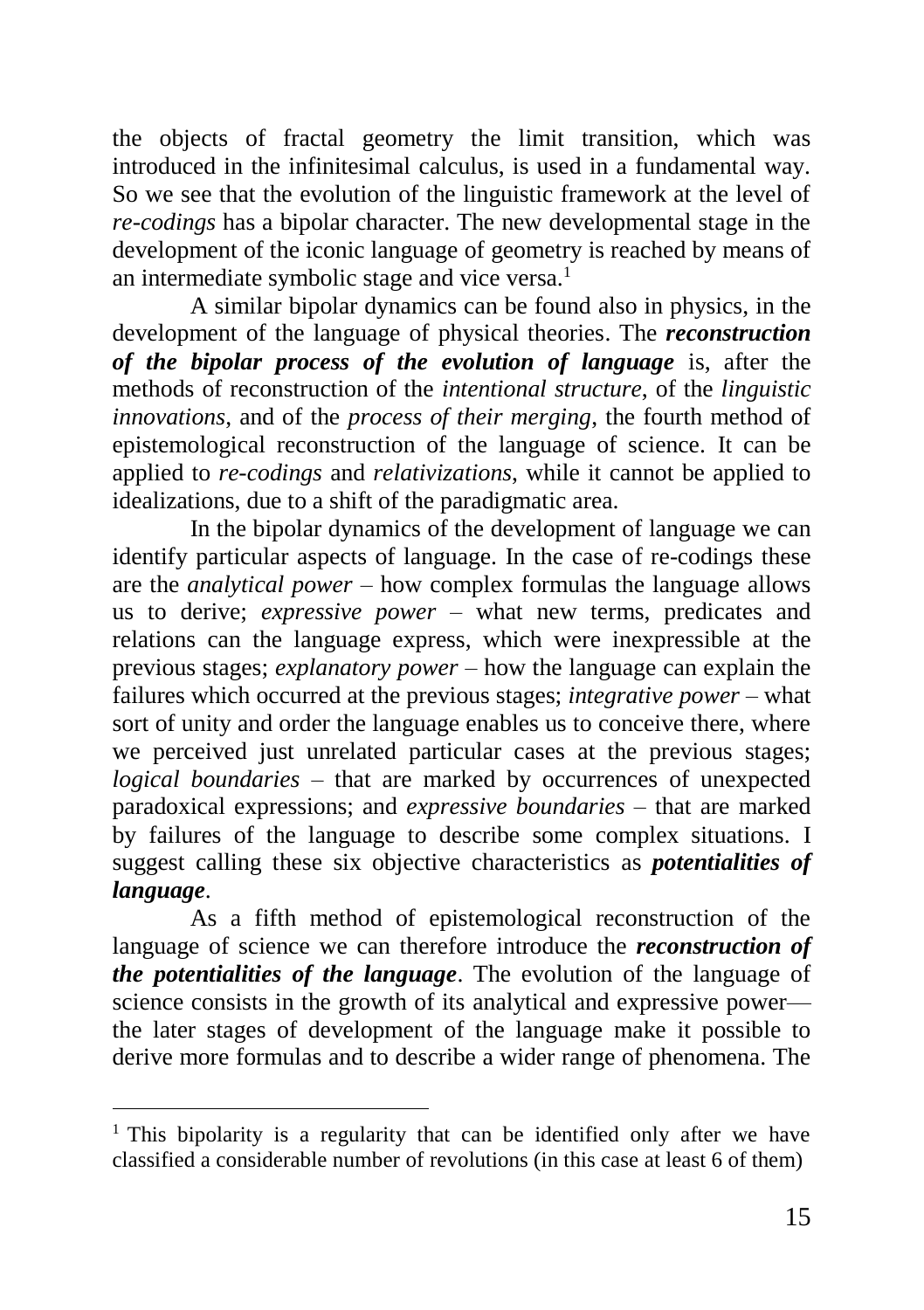explanatory and the integrative power of the language also gradually increases—the later stages of development of the language enable deeper understanding of its methods and offer a more unified view of its subject. To overcome the analytical and the expressive boundaries of language, more and more sophisticated techniques are developed. It is important to realize that the potentialities of language mentioned above are objective features of the language.

After we identified the potentialities of language the question arises how are they constituted. As the potentialities are objective aspects of language, for each potentiality there has to exist a particular structure of language, the change of which causes the increase of the corresponding potentiality. These structures cannot be connected to a particular subject matter. They must be formal, to allow the increase of the corresponding potentialities. I suggest calling them *formal aspects* of language. Thus the sixth method of epistemological reconstruction of language is the *reconstruction of the formal aspects of language*. In the case of relativizations we can introduce the following formal aspects: *the epistemic subject of the language* from the point of view of which the theory is formulated; *the horizon of the language*, i.e. the boundary of the world that can be represented by the theory; *the individua of the language*, i.e. the elementary constituents, that the language is able to distinguish; *the fundamental categories of the language*, *i.e.* categories, which the language does not allow to further analyze; *the ideal objects of the language* i.e. objects that are introduced in order to make the universe of discourse complete; and *the background of the language*, i.e. a neutral medium such as the space or the number system, in which all the individua are situated.

#### **3. DESCRIPTION OF THE DIFFERENT KINDS OF REVOLUTIONS**

As a result of the application of the methods of analysis presented in the previous chapter we obtain a classification of scientific revolutions into three kinds. In the following text I will characterize each kind and illustrate it on a few examples.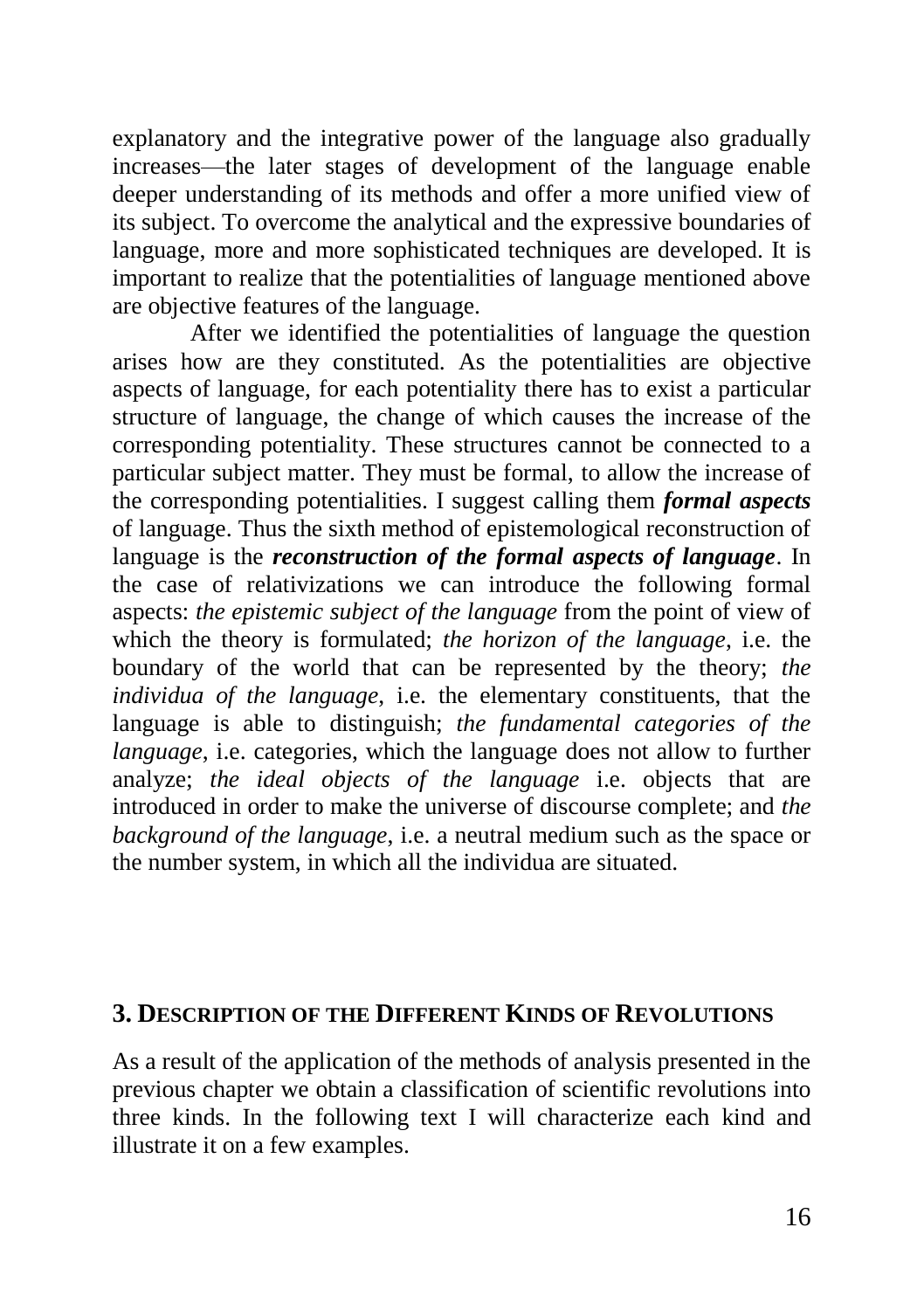#### **3.1 Idealizations**

<u>.</u>

An idealization is an epistemic change of the greatest possible magnitude. It concerns the ideal objects (numbers, geometric figures, dynamical systems), by means of which we search for order in nature. An example of idealization was the epistemic change accompanying the *Scientific Revolution*, which separates ancient science, which tried to reveal an *unchanging order* in nature, from modern physics that looks for *dynamic laws* beyond the phenomena.<sup>2</sup>

Idealization can be best explained by comparing the theories of Kepler and of Newton. Kepler was perhaps one of the last eminent scientists following the ideal of science of classical antiquity: he sought in nature for eternal, unchanging forms. His law of the elliptical shape of the planetary orbits is a typical law of this kind. From the Newtonian point of view we can say that Kepler was really lucky, because the tables left behind by Tycho Brahe were *sufficiently precise* to discriminate the (elliptical) shape of the orbit of Mars from a circular shape. On the other hand they were *sufficiently inaccurate* not to reflect the perturbations of the orbit of Mars caused by Jupiter and the other planets. Only so could Kepler in good conscience assert (in agreement with the ideal of science) that the orbit of Mars *has the form* of an ellipse. In fact this orbit, just like any other orbit in the Solar system, has no pre-given form, which could be described by means of geometry. The motion of the planets is lawful not in the sense that its trajectory would have a particular geometric shape (as ancient scientists believed), but that the motion is generated by the action of forces. The trajectories of the planets are not lawful in the sense that they would *reveal some eternal and unchangeable geometric shape* (as Kepler and before him all ancient scholars understood the role of science), but in the sense that it *fulfills the dynamic law describing their generation* (as Newton, and after him the majority of scientists, understood the role of

<sup>2</sup> *Idealization* in the case of physics consisted in the *introduction* of a general linguistic pattern that is common for every (sufficiently general) physical theory. It consists of: 1. determination of the *measurable quantities*; 2. description of the *state of the physical system*; and 3. choice of an equation describing the *temporal evolution of the state*. Newton's mechanics, Maxwell's electrodynamics, Clausius' thermodynamics, Schroedinger's quantum mechanics, and many other theories have this common structure.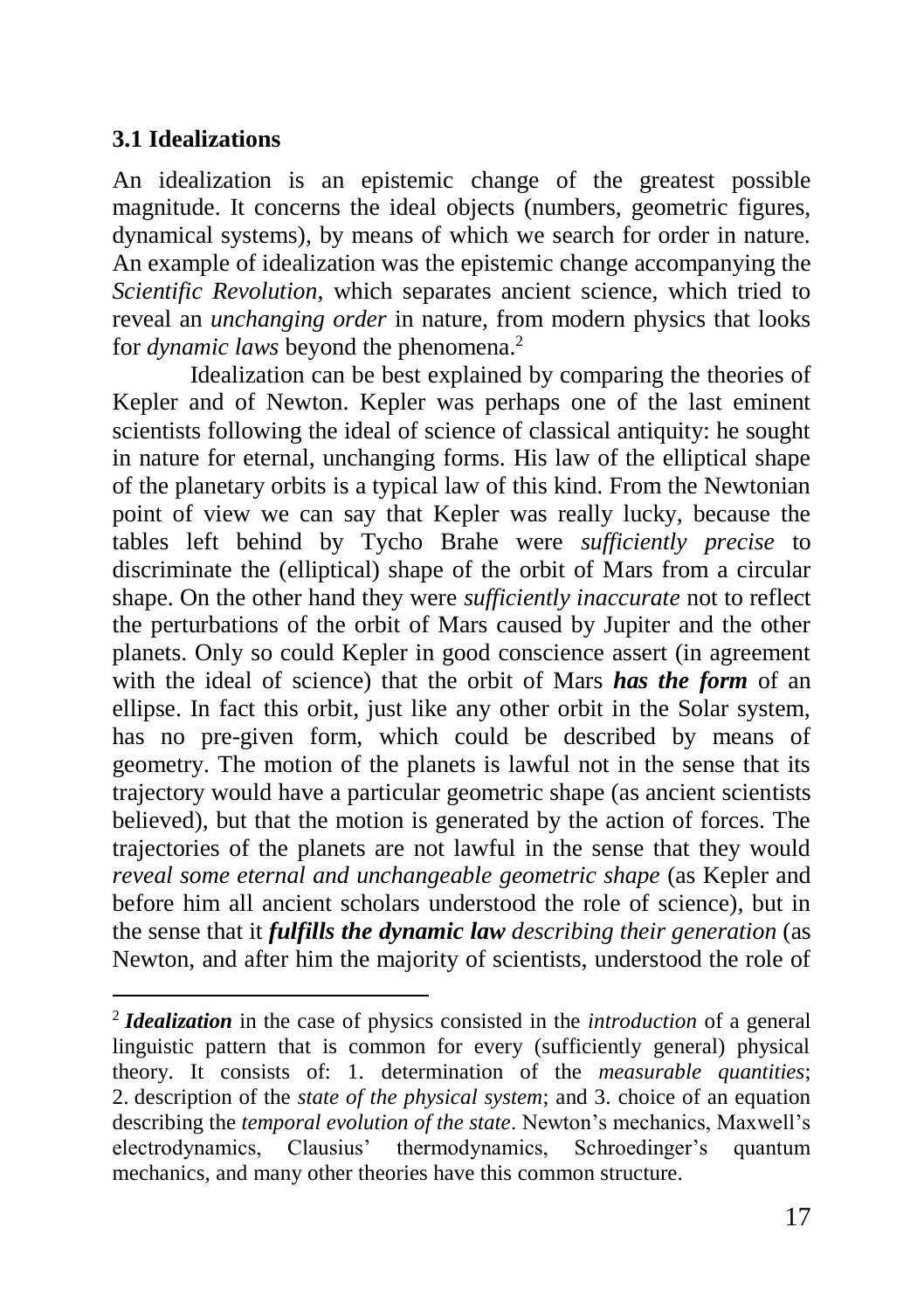science). The creation of a linguistic framework that enables the transition from the former (geometric, Euclidian) to the latter (dynamic, Newtonian) paradigm is the core of the process of idealization.

#### **3.2 Re-codings**

<u>.</u>

Re-codings are changes of lesser magnitude than idealizations. As an example of re-codings in physics we can take the creation of field theory, or the creation of quantum mechanics. All re-codings in physics take place in a common linguistic framework of idealization described above. This common framework prescribes that every re-coding must have *a particular* list of measurable quantities, *a particular* description of state, and *a particular* equation describing the temporal evolution of the state. Re-codings differ in what specific measurable quantities they use, how they describe the state, and by means of which differential equation they describe the temporal evolution of the state. But what they all have in common is the general linguistic scheme described above.<sup>3</sup>

*The Newtonian paradigm of re-coding*, which was the first example of that general scheme, has as measurable quantities *time*, *position*, *velocity*, *acceleration*, and *weight*; the state of a system is given by two vectors – the *vector of position* and the *vector of momentum* for each particle; and the dynamical equation is *Newton's second law*. 4 In this respect Newtonian physics differs from *field* 

<sup>&</sup>lt;sup>3</sup> A *re-coding* is a *change* of the set of measurable quantities (it introduces new techniques that make it possible to measure quantities, that were hitherto immeasurable); a *change* of the description of the state of the physical system (the new quantities make it possible to incorporate into the description of the state new aspects that were until then not included into the notion of the state); and a *change* of the fundamental equation of the theory. These changes can be seen as an introduction of a new linguistic framework.

<sup>4</sup> Saying that Newton was the creator of *idealization*, I meant that he created the first theory built according to this general scheme and so he actually created this scheme of the physical representation of reality. But at the same time he was the creator of a particular realization of this general scheme having the form of *Newtonian physics*. Thus the emergence of Newtonian physics was at the same time an *idealization* (fixing the type of ideal objects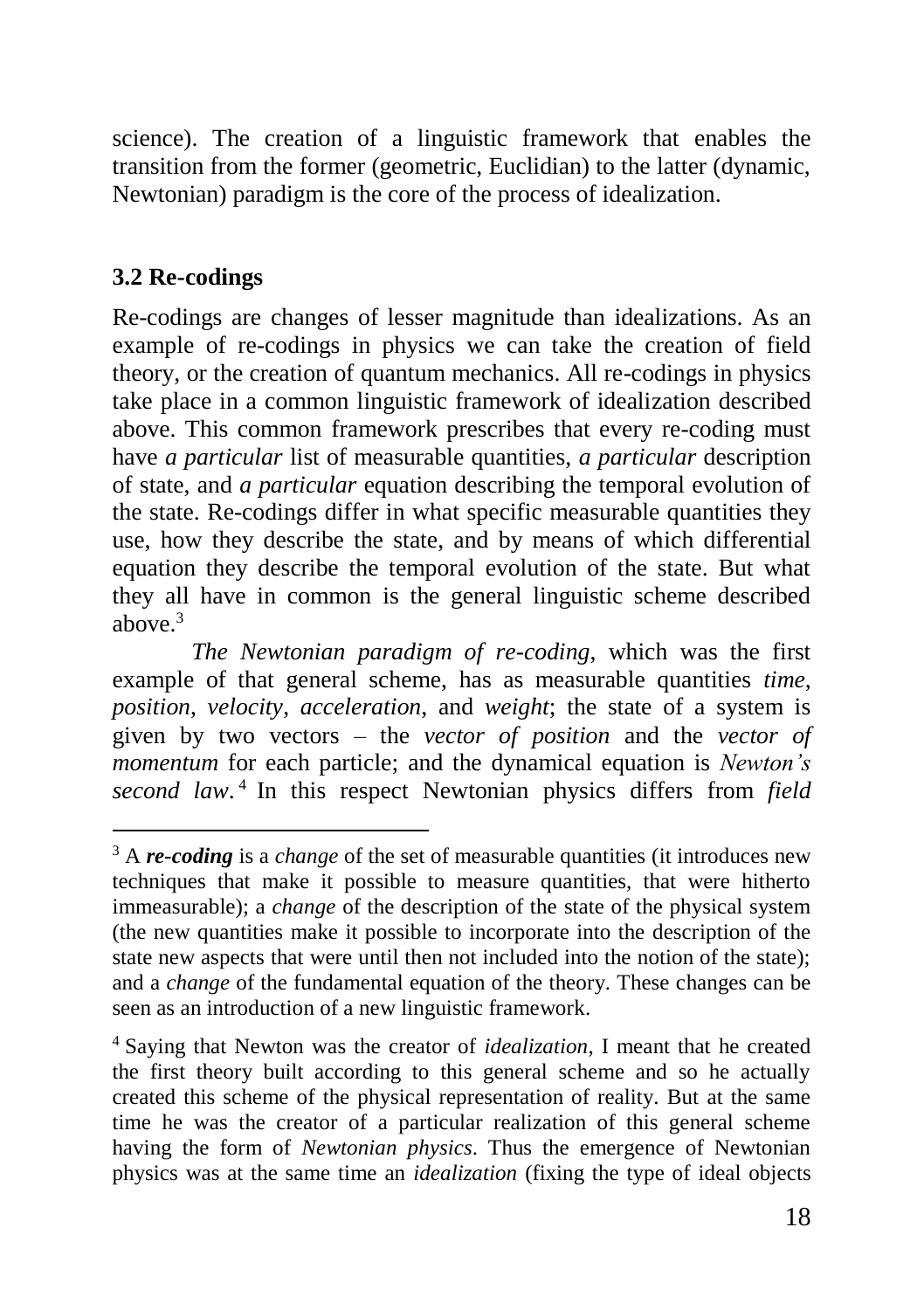*theory*, which introduces further measurable quantities, such as *electric charge*, *electric current*, *electric field* and *magnetic field*; the state of a system is given by a pair of vector fields – the *electric field*  $\bf{E}$  (*x*, *y*, *z*, *t*) and the *magnetic field*  $\mathbf{B}$  (*x*, *y*, *z*, *t*); and the dynamical equations are the well known *Maxwell's equations*.

#### **3.3 Relativizations**

<u>.</u>

Relativizations are epistemic changes of lesser magnitude than recodings. They take place inside the framework constituted by a previous re-coding. <sup>5</sup> As examples of relativizations in classical mechanics (i.e. in the framework of the Newtonian paradigm of recoding) we can take *Newtonian*, *Lagrangian* and *Hamiltonian mechanics*. Despite their similarity there are interesting differences between these systems. For the sake of simplicity I will illustrate these differences on the example of the description of the system of the Earth with the Moon.<sup>6</sup>

*Newtonian mechanics* describes the system Earth – Moon as a motion of two bodies in a three-dimensional space, which is described by a system of six second order differential equations. *Lagrangian mechanics* describes the system Earth – Moon as a motion of a single body in a six-dimensional configuration space (whose first three

<sup>5</sup> Here we see a certain type of nesting in the sense that *re-codings* take place inside the framework established by an *idealization*, and *relativizations* take place inside the framework established by a *re-coding*.

<sup>6</sup> A *relativization* consists in the change of the *epistemic subject* from the point of view of which the theory is constructed. In (Kvasz 2008) I showed, that the epistemic subject is closely connected with the space on the background of which the theory is constructed (space is actually the set of all possible positions of the epistemic subject). In a short description of the three examples above it is not possible to explain the connection between the epistemic subject and space, and thus I take the notion of *space* as an alternative tool for the characterization of relativizations (parallel to the notion of epistemic *subject*).

by means of introducing a general linguistic framework for physical theories) and also the first *re-coding* (fixing a particular set of measurable quantities, a particular description of state and a particular dynamic law).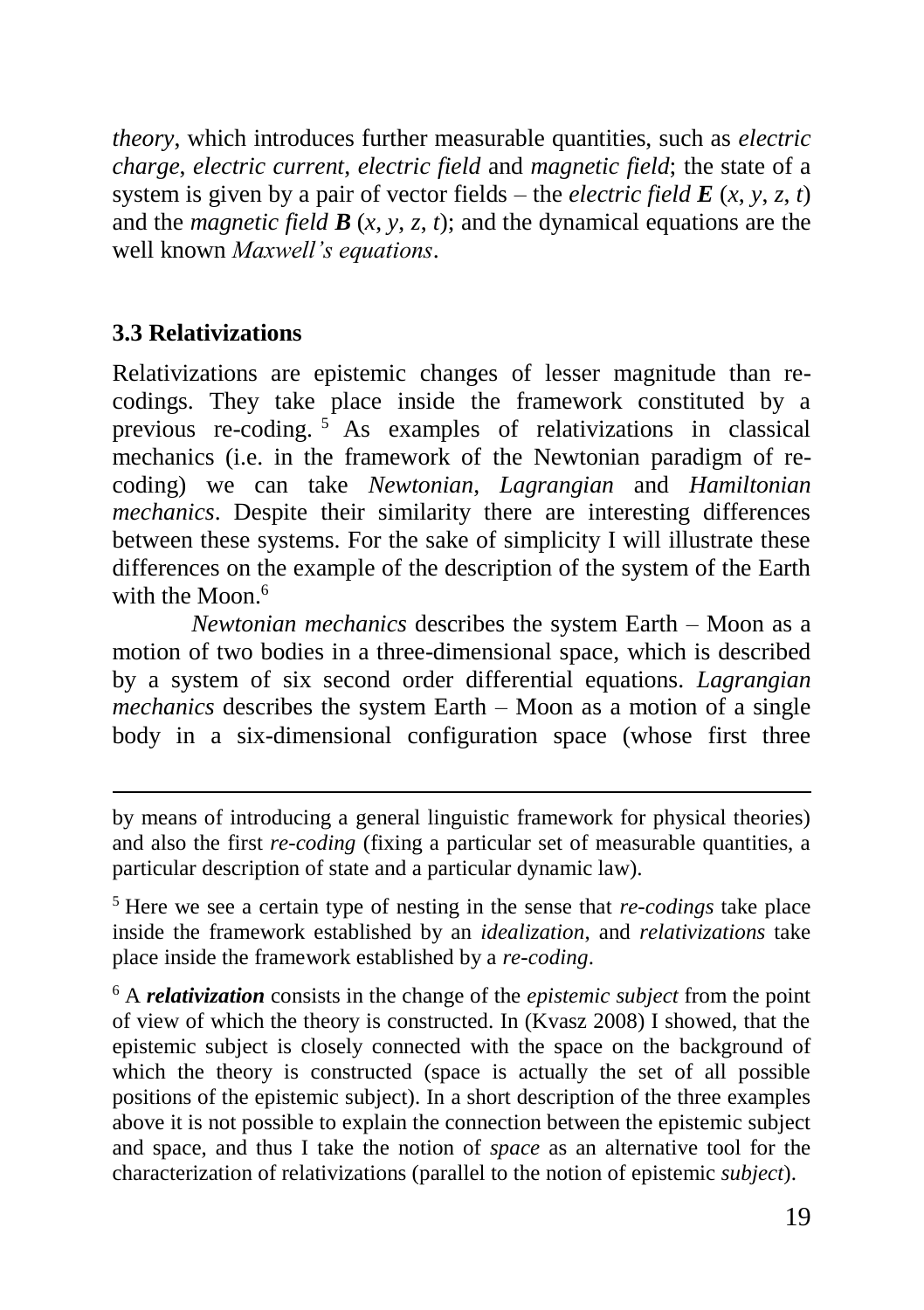coordinates determine the position of the Earth, the remaining three coordinates the positions of the Moon), while the differential equations are six equations of the second order. *Hamiltonian mechanics* describes the system Earth – Moon as a motion of a single body in a twelvedimensional phase space (whose first three coordinates determine the position of the Earth, another three coordinates the position of the Moon, three other coordinates the momentum of the Earth and the last three coordinates the momentum of the Moon), and the differential equations are twelve equations of the first order. In these three theories we should be able to recognize not only their unity given by their common Newtonian paradigm of re-coding (they all describe the state of the Earth and the Moon using only mechanical quantities mentioned above – positions and momenta), but also their differences, which are given by the different relativizations.

#### **4. THE TEXTS CONTAINED IN THE DISSERTATION**

There are seven papers included in this dissertation. The order, in which they appear in the dissertation, differs from the chronological order in which they were written. As already mentioned, *Patterns of Change* (Kvasz 2008) did not contain a description of idealizations in mathematics. Originally, when I was writing the book, I wanted to include in it a description of the process of idealization in physics. So until approximately 2006 in the project of the *classification of scientific revolutions* (announced in Kvasz 1999a) I did not discriminate between mathematics and physics. But during the final stage of the work on the manuscript I was advised not to include the theory of idealization in physics in the book. The rest of the book dealt exclusively with mathematics, and including a chapter on physics would probably hinder the understanding and the reception of the book. So in 2007 the project of the classification of scientific revolutions bifurcated into two different but closely related projects: *the theory of linguistic innovations in classical mathematics* that culminated in *Patterns of Change* and *the theory of paradigm change* that is the subject matter of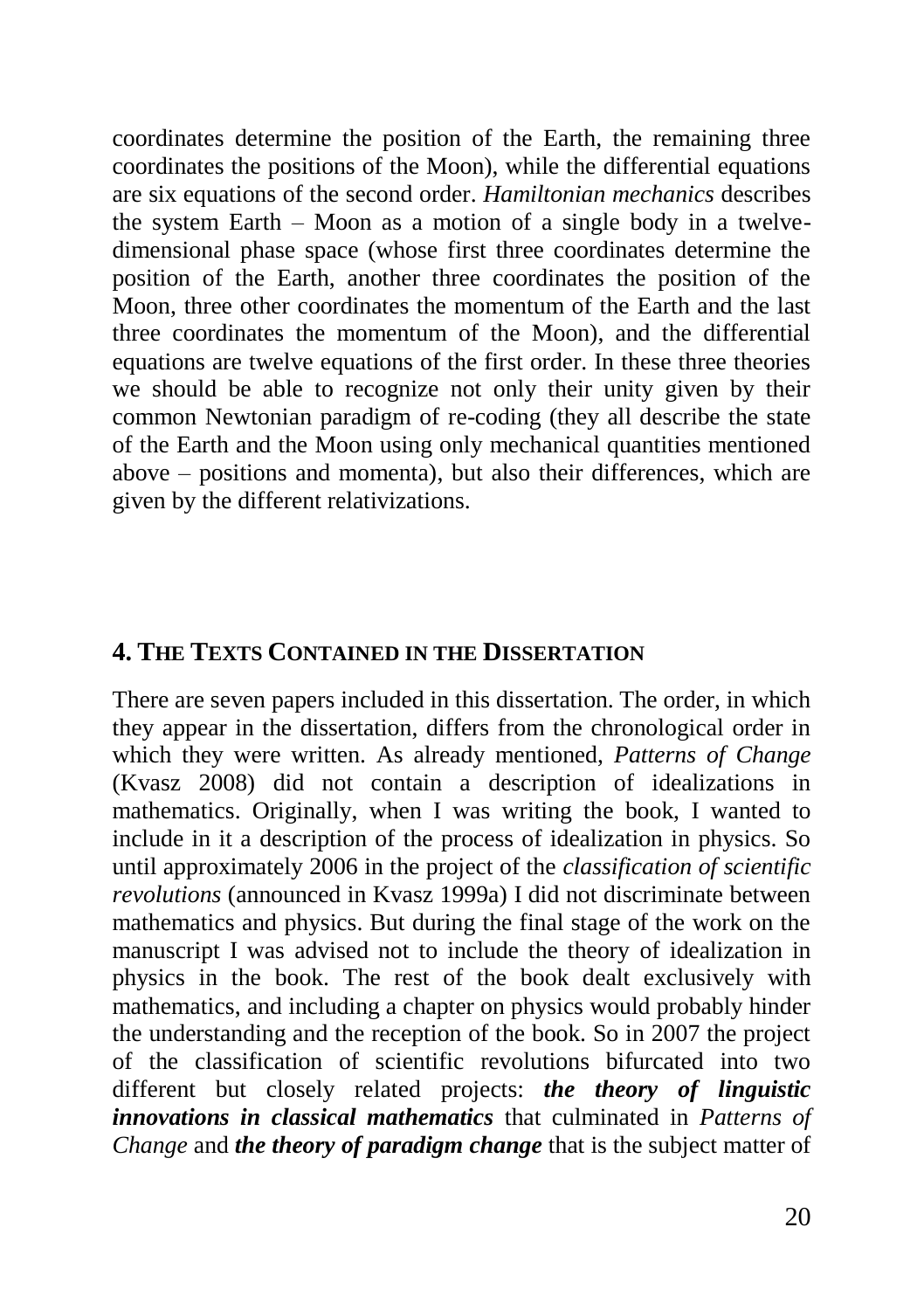the present dissertation. Because in mathematics it is impossible to reconstruct the process of idealization, the first project contained only the description of *re-codings* and of *relativizations*.

The first part of the second project consisted therefore in developing a theory of *idealizations*. This theory is contained in the series of three papers, written before the bifurcation of the original program, and published in the journal *Philosophia Naturalis* as (Kvasz 2002a, 2003a, and 2005b). I have returned to idealizations in the paper *What Can the Social Sciences Learn from the Process of Mathematization in the Natural Sciences* (Kvasz 2012a), where I confronted my account of idealizations with Kuhn's theory.

After the theory of idealizations, the next step in developing a theory of paradigm change was to transfer to physics the methods of analysis of *re-codings* and *relativizations*. This was achieved for relativizations in the paper *Classical mechanics between history and philosophy* (Kvasz 2011a), and for re-codings in the paper *On boundaries of the language of physics* (Kvasz 2013). After writing these two papers the theory of paradigm change could be considered as established. The final step was to publish an overview confronting the theory of paradigm change with Kuhn's theory of scientific revolutions. A good occasion for this was the conference *The Progress of Science*, held in Tilburg from  $25<sup>th</sup>$  to  $27<sup>th</sup>$  April 2012 and dedicated to the 50th anniversary of the publication of Kuhn's classics *The Structure of Scientific Revolutions*. The result is the paper *Kuhn's Structure between sociology and epistemology* published in *Studies in History and Philosophy of Science* (Kvasz 2014b), that is included as the first paper of the dissertation.

#### **4.1 Kuhn's** *Structure* **between sociology and epistemology (Kvasz 2014b)**

As stated above, my main criticism of Kuhn's theory is that it does not differentiate between various types of scientific revolutions and covers under the concept of scientific revolution different types of change: *idealizations* represented by the *Newtonian revolution*, *re-codings* represented by the *Copernican revolution*, and *relativizations*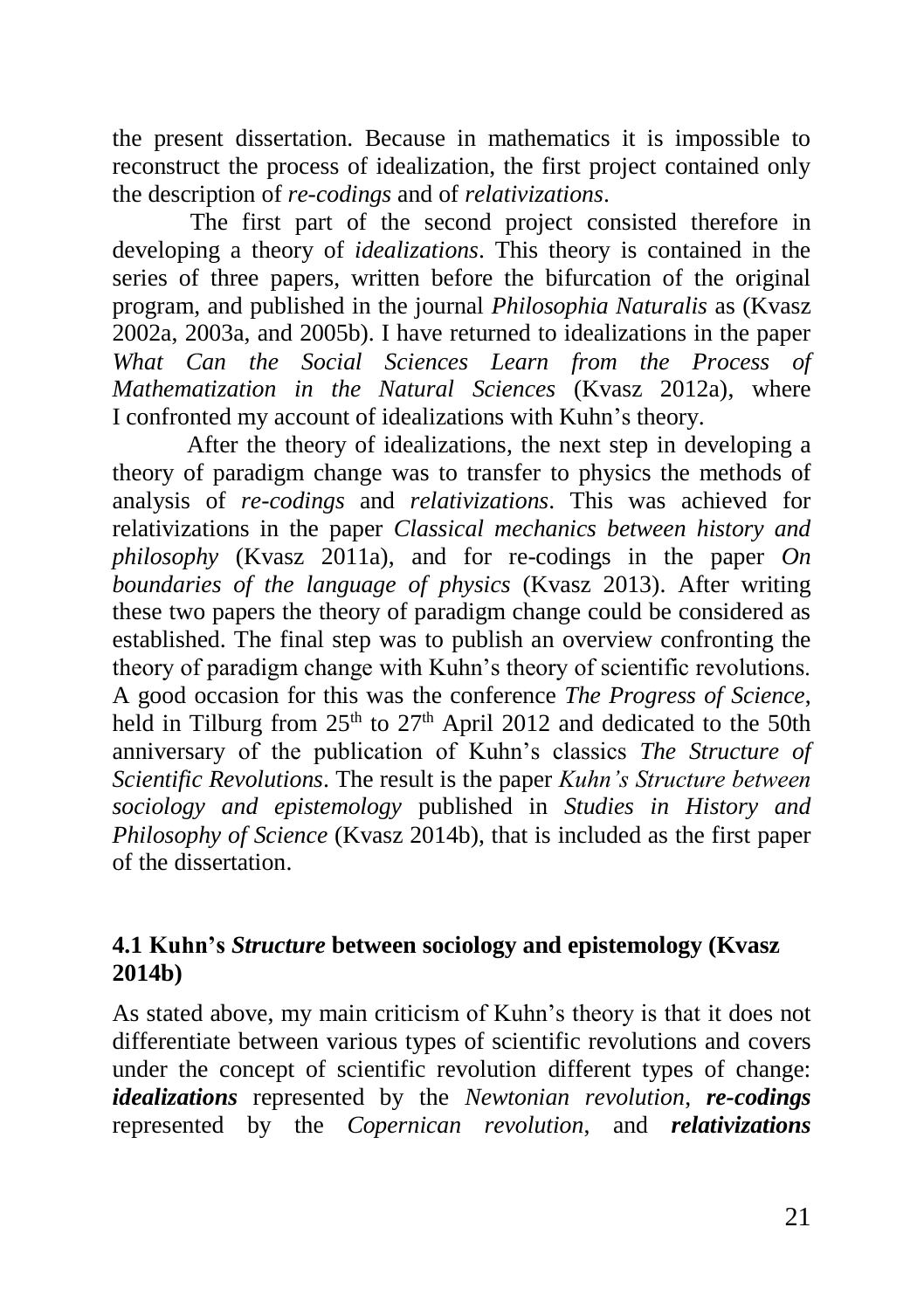represented by the *Einsteinian revolution*. <sup>7</sup> This has the consequence that the basic categories of Kuhn's theory such as *paradigm*, *anomaly*, *crisis*, and *revolution*, which he introduced on the basis of such a heterogeneous material, allow only approximate and nonspecific characterization. Each of Kuhn's categories encompasses three different concepts. Something else forms a paradigm in the case of an *idealization*, something else in the case of a *re-coding*, and something else in the case of a *relativization*. Thus it is not surprising that some commentators criticized Kuhn for the ambiguity of his basic categories.

In order to characterize more precisely the fundamental categories of Kuhn's theory, we must distinguishing different types of scientific revolutions. Then it will be possible to distinguish between three kinds of paradigms. *A paradigm of idealization* codifies the kind of ideal objects that are used. In the description of planetary motion Kepler used ideal objects of geometry to represent the form of the planetary orbits, while Newton used differential equations to represent the process of generation of the trajectory. *A paradigm of re-coding* codifies the measurable quantities, the description of state and the dynamic equation. *The Newtonian paradigm of re-coding* uses as measurable quantities position, velocity, acceleration and weight; the state is described by means of two vectors – the vector of position and the vector of momentum; and the dynamic equation is Newton's second law. *The Maxwellian paradigm of re-coding* uses as measurable quantities, besides the previously mentioned ones, also electric charge, electric current, etc.; a state is described using two vector fields; and the dynamic equations are Maxwell's equations. *A paradigm of relativization* codifies the type of space, the nature of objects and the way of the description of action. *The paradigm of Newtonian* 

<u>.</u>

<sup>7</sup> As this paper was read at a conference dedicated to Kuhn, I included among the scientific revolutions a fourth kind of change, which I call *re-formulations*. I did it to bring the theory as close as possible to the views expressed by Kuhn, who explicitly included the discovery of the Uranus among revolutions. This is an example of a re-formulation, as all books have to be rewritten to bring them into agreement with this discovery. A re-formulation differs from a reformulation in that the two formulations ("There are 6 planets." and "There" are 7 planets.") are not equivalent. A further difference is that in the paper I use the term *re-presentation* instead of *re-coding*.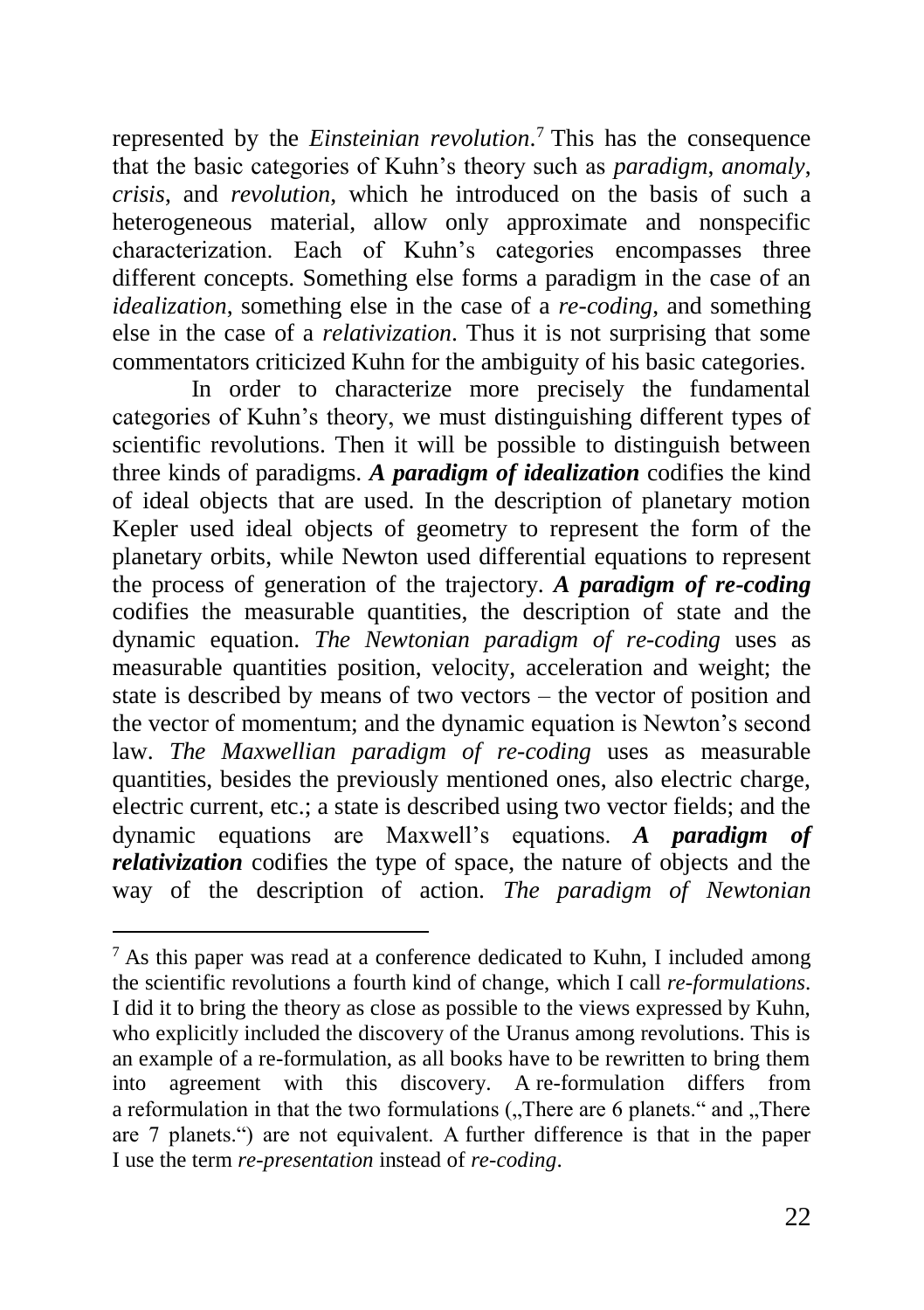*mechanics* uses the three-dimensional Euclidean space; the objects are individual material bodies placed in this three-dimensional space; and action is described by forces. *The paradigm of Lagrangian mechanics* uses for the description of *n* bodies the 3*n*-dimensional configuration space; the state of a system of *n* bodies is given by the position and the velocity of a point in this space; and action is described by Lagrange's function defined as the difference between the kinetic and the potential energy of the system.<sup>8</sup>

The different types of scientific revolutions consist in changes of the paradigm of the particular type. So an *idealization* changes the *paradigm of idealization*, a *re-coding* changes the *paradigm of recoding*, and a *relativization* changes the *paradigm of relativization*. It is probable that each type of scientific revolutions has not only a different kind of paradigm, but also different sorts of anomalies, and a different nature of the crisis. It is therefore possible that after we separate the various types of scientific revolutions, we will succeed for each type of revolution in describing its true cognitive dynamics.

#### **4.2 Galilean physics in light of Husserlian phenomenology (Kvasz 2002a)**

Just like the theory of *relativizations* is based on Wittgenstein's picture theory of meaning from the *Tractatus* (Wittgenstein 1921), and the theory of re-codings on Fege's description of the development of symbolic languages in mathematics in *Funktion und Begriff* (Frege

<u>.</u>

<sup>&</sup>lt;sup>8</sup> If we take a concrete example, as for instance Newton's derivation of the law of universal gravitation from Kepler's laws, it becomes obvious that this derivation can be seen as "paradigmatic" in different ways. First, it exemplifies the *Newtonian idealization* because it shows how it is possible to derive from dynamic laws the geometrical shape of an orbit. Secondly, it exemplifies the *Newtonian re-coding* characterized by the particular description of state and the particular type of dynamic equation. Thirdly, it exemplifies the *Newtonian relativization* because Newton makes use of the three-dimensional space, of bodies as material points and of forces acting at a distance. This multilayered structure of Newton's paradigmatic text is displayed by the fact that I mentioned Newton as an illustration of idealizations, of re-codings and of relativizations.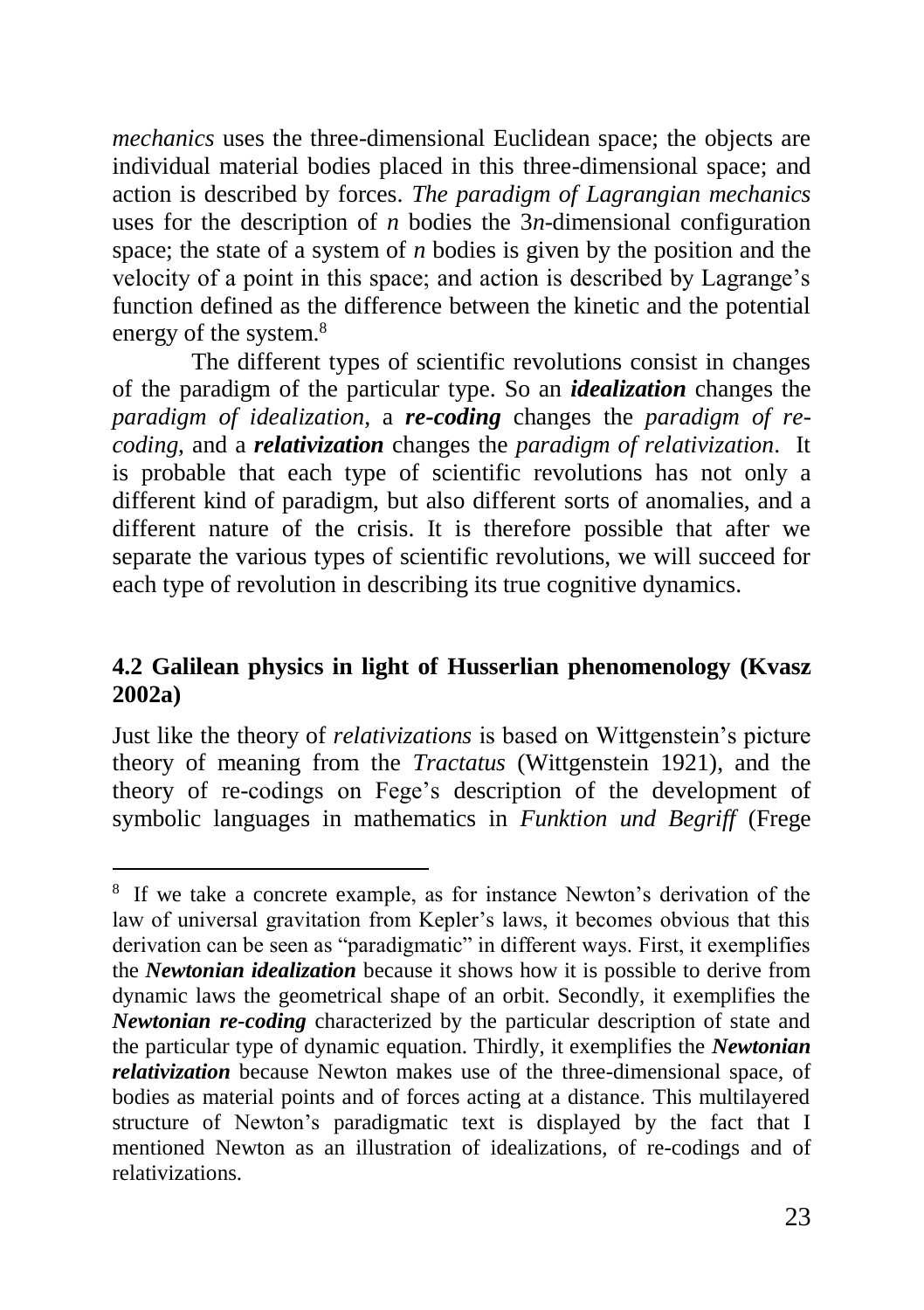1891), as a basis for the reconstruction of *idealizations* I have taken Husserl's interpretation of Galilean physics in *Die Krisis der Europäischen Wissenschaften und die Transzendentale Phänomenologie* (Husserl 1954) and tried to bring it into agreement with contemporary historical research. Husserl's book contained a criticism of the positivist philosophy of science. According to positivism, scientific theories are based on accumulation and inductive generalization of empirical statements, derived directly from neutral sense data. Husserl overthrew this picture, showing that there is nothing like neutral sense data, and that from the very beginning we are dealing with an interpreted world, which he called life-world (*Lebenswelt*). Further, Husserl showed that science does not form its theories by accumulation and inductive generalization of empirical statements, but on the contrary, the rise of science consisted in a very radical shift away from experience in the life-world. Husserl called this radical shift *idealization*, and interpreted it as *replacement* of phenomena by idealities, as *turning the world of qualitative phenomena into a universe of mathematical quantities*.

The first step on the road to a theory of idealizations was an analysis of this replacement. I tried to put into Husserl's theory as much historical detail concerning Galileo and the early history of science as possible in order to turn Husserl's schematic philosophical sketch into a comprehensive cognitive and epistemological theory of idealization.

#### **4.3 The Mathematization of Nature and Cartesian Physics (Kvasz 2003a)**

Even though Husserl's analysis of Galilean science was a criticism of positivist philosophy of science, Husserl unwittingly remained in the framework in which positivism used to discuss science. According to positivism, the central issue in philosophy of science is to explain the relation of scientific theories to experience. Husserl has overthrown the positivist philosophy of science, but he still remained within the framework of positivist philosophy reducing the discussion of scientific theories to the question of their relation to experience. A radical rejection of positivism requires a rejection of not only what positivists say about science, but also of the framework in which their theory of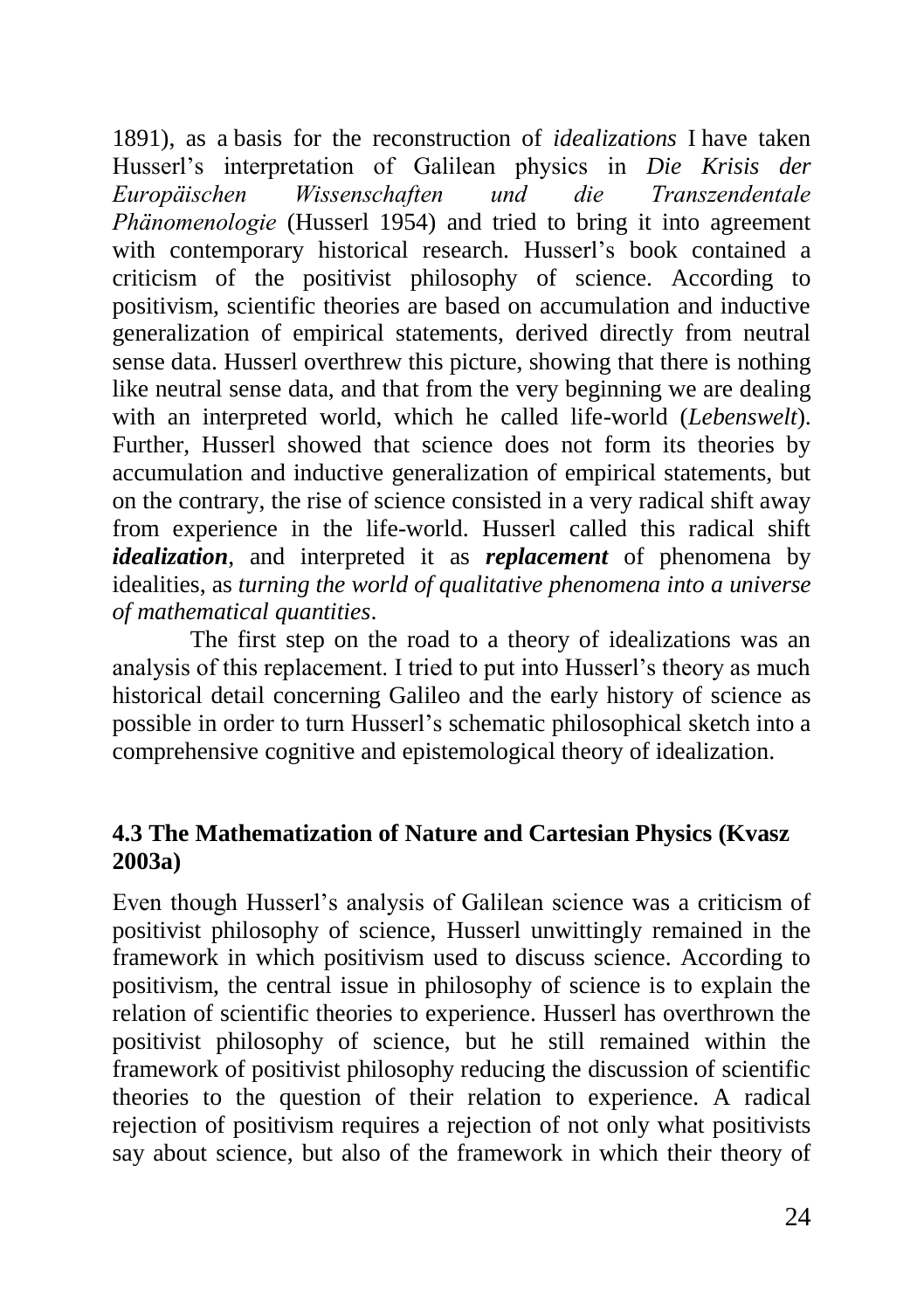science is formulated. The positivist philosophy of science consists not only of all that, what positivists said about science, but also of all those aspects of science which they excluded from consideration.

Modern science is based not only on Galilean empiricism which the positivists liked to contemplate about. It is equally based on Cartesian and Newtonian metaphysics, which the positivists liked to pass by in silence, and which therefore also Husserl did not analyse. Therefore the next step in the development of a theory of idealization was a reconstruction of Cartesian physics following Husserl's analysis of Galileo. Adopting Husserl's approach I interpreted Descartes' contribution to physics as an idealization. Nevertheless, the Cartesian idealization is not an idealization of isolated phenomena of the lifeworld, as was the case with Galileo, but it is rather an *idealization of the ontological foundations* of the life-world. The life-world has, beside its phenomenal level, also an ontological level. We understand that the objects of our everyday experience possess an ontological unity, despite the great variety of phenomenal aspects we perceive in them. I interpreted Descartes' contribution to the rise of modern science as the *replacement* of the objects of the life-world by their mathematical representation in the form of extended bodies.

#### **4.4 The Mathematization of Nature and Newtonian Physics (Kvasz 2005b)**

Husserl interpreted idealization as a process, in which a phenomenon of life-world is replaced by a mathematical ideality. The aim of the paper was to argue that Newtonian physics can be interpreted as *idealization of action* in this Husserlian sense. In the process of this idealization the phenomenon of action, as we know it from our experience, is replaced by the Newtonian action mediated by forces. This Newtonian replacement can be seen as a continuation of the Cartesian reduction. Even though on the ontological level Descartes abandoned the lifeworld and created his mathematical universe of extended bodies, his understanding of action (as pushing and pulling) remained very close to the ordinary notion of action. Pushing and pulling is precisely what we do in our everyday lives. When we write, we push the pen against the paper, and when we want to undo our shoelaces, we simply pull them.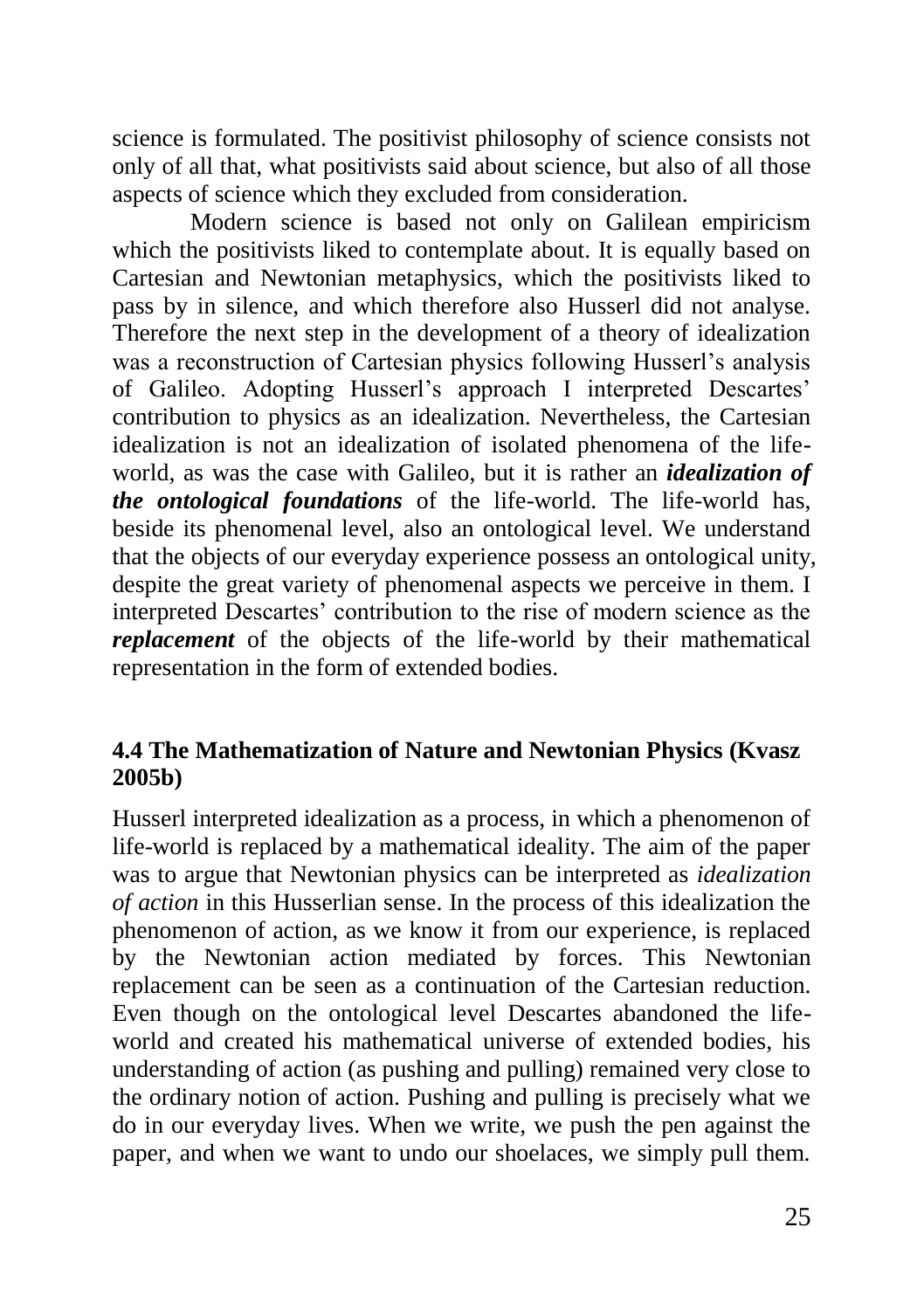Thus Descartes transferred into his mathematical universe of extended bodies our ordinary understanding of action in the life-world. I tried to show that many aspects of Newtonian physics can be understood as a consequence of the replacement of the Cartesian notion of action based on everyday experience by a new, mathematical notion of action that is absolutely alien to any experience; the action of forces at a distance. In other words the Newtonian notion of action can be interpreted as idealization in the Husserlian sense. It was this mathematical description of action that enabled Newton to complete the process of mathematization started by Galileo.

The idealization, on which modern physics is based, has three layers. The first layer is the Galilean *idealization of phenomena*. It consists in the replacement of the phenomena of the life-world by mathematical quantities, obtained by measurement. The second layer is the Cartesian *idealization of ontology*. It consists in the replacement of the objects of the life-world by extended bodies obtained in the process of the ontological reduction of reality. The third layer is the Newtonian *idealization of action*. It consists in the replacement of the action between objects of the life-world by a mathematical representation of forces acting at a distance. By joining these three layers of idealization, that is by putting together the mathematical description of quantities, of states and of action, Newton created an idealized world, by which science replaces the world of our ordinary experience. This replacement is so successful because besides its own empirical basis the world of science has its own ontology and its own causality. The world of science is closed not only on the empirical level of facts, but also on the ontological level of objects and the causal level of action.

#### **4.5 What Can the Social Sciences Learn from the Process of Mathematization in the Natural Sciences (Kvasz 2012a)**

According to Kuhn the main difference between natural and social sciences consists in the fact that while in natural sciences we have to do with *normal science* based on a widely *accepted paradigm*, in social sciences there is nothing comparable to paradigms, and scholars again and again question the foundations of their disciplines. In contemporary science the paradigm is formed by physics and so we can call all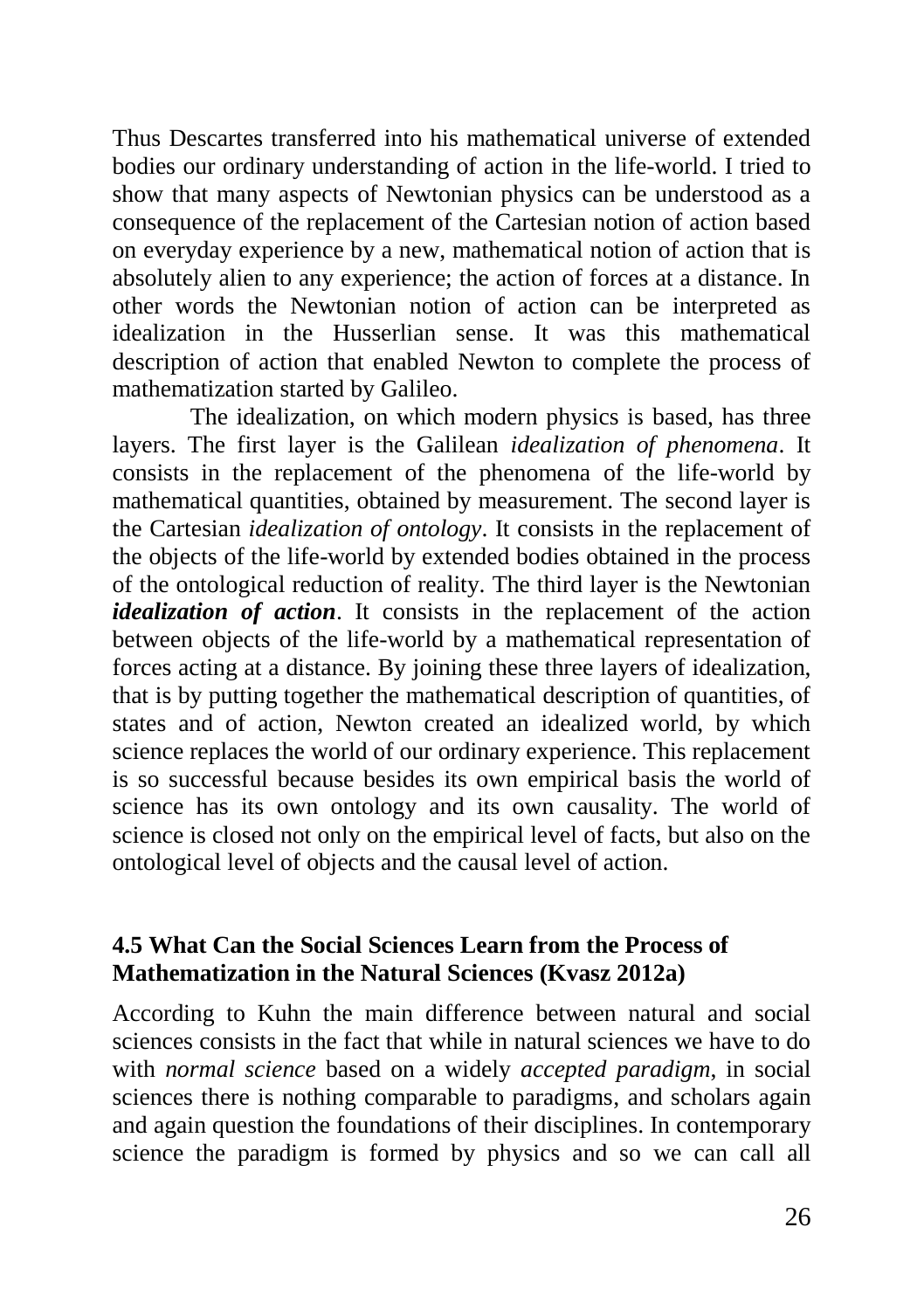disciplines, in which the methods of quantification and measurement lead to success, as *paradigmatic disciplines*. Further I suggested introducing the term *elusive region of the paradigm* for those disciplines where the methods and approaches of the particular paradigm cannot be employed. Besides these two kinds of disciplines I introduced two other kinds which lie between the paradigmatic region and the elusive region of the paradigm. The first are the so called *mixed disciplines*. This term is used by historians to describe a remarkable set of disciplines from late Antiquity, such as Euclidean optics, Archimedean theory of the lever, or Ptolemaic astronomy. 9

A second category of disciplines lying between the paradigmatic and the elusive region can be called the *metaphorical region of the paradigm*. It forms a counterpart to the mixed disciplines. While in the case of the mixed disciplines the notions and methods of the paradigm are used in a precise and unambiguous way, and the problem is only that they are being used outside the area where their use can be justified by the paradigm's methodology, in the *metaphorical region* the fundamental notions of the paradigm are used with a *transferred*, *distorted* and *stretched* meaning. As a representative of the metaphorical region of the ancient paradigm we can consider *Aristotle's theory of local motions*, according to which heavy bodies fall downwards while light bodies float upwards. The Aristotelian theory of local motions can be interpreted as a geometrical theory. It is based on the image of a geometrically ordered universe and it understands motion as a transition between different places of this geometrical order. Nevertheless, geometry is used here in a different manner from that in the mixed disciplines. Geometry does not enter the Aristotelian view of the order of the cosmos as a set of exact notions

<u>.</u>

<sup>9</sup> I suggest (in contrast to Kuhn) to consider Euclid's *Elements* as the paradigm of Ancient science. It may sound unusual to call *Elements* a paradigmatic theory. We understand paradigms as a part of science and for us mathematics does not belong to science. Nevertheless, it is problematic to use our contemporary classification of disciplines in interpreting the past. If we look at Ancient science not from our but from its own viewpoint, it is rather the *Elements* than the *Almagest* that had a paradigmatic status. Ptolemaic astronomy that Kuhn characterized as paradigmatic I suggest to include among the mixed disciplines.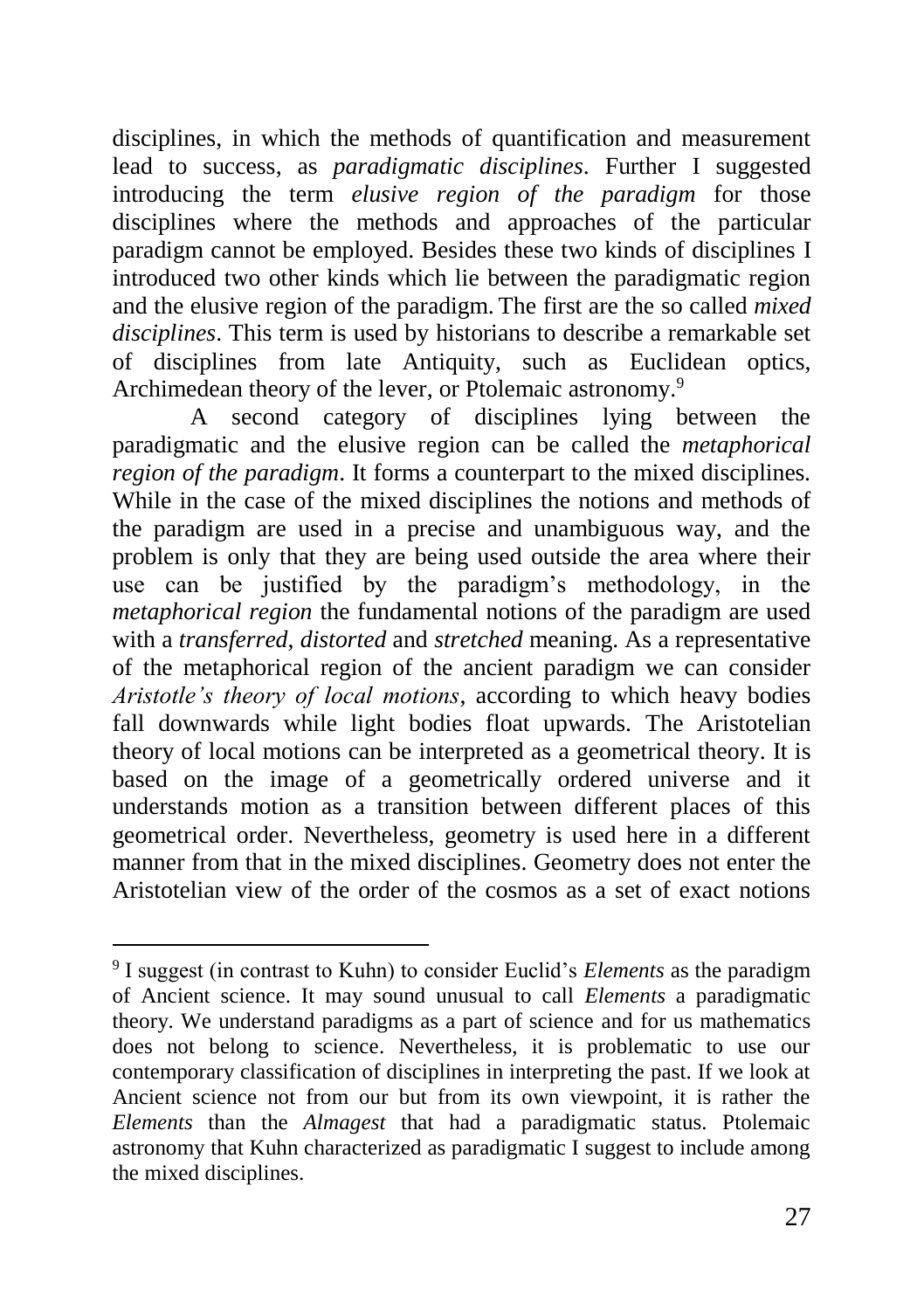and methods for making constructions and proving theorems (as it enters the Archimedean theory of the lever), but only as a set of metaphors, by means of which we can discern order and meaning in the phenomena.

It turns out that it were the mixed disciplines and their conflict with the metaphorical realm of the paradigm which were the driving force of the Scientific Revolution. Newtonian physics was created not inside the paradigmatic region of the old paradigm. The paradigmatic region of ancient science was mathematics. The birth of Newtonian physics stimulated the creation of several mathematical disciplines, but we cannot say that inside of mathematics there occurred some massive refutation of the previous research. It is fair to say that the scientific revolution of the 17th century took place on the contact of the mixed disciplines of the ancient paradigm (astronomy, optics, the theory of simple machines) and the metaphorical region of that paradigm (the geocentric view of the cosmos). And this is natural.

In the *paradigmatic region* the methodological standards are so strict and well founded that a refutation of the overall picture is improbable. On the other hand the *elusive region of the paradigm* is not sufficiently stable and therefore changes happen there too often to be able to cause some deeper considerations. It is in the area of the *mixed sciences*, where the methods of the paradigm offer sufficiently effective means of research so that their progress is intensive. On the other hand the application of the paradigmatic methods to unintended areas of phenomena increases the probability of the discovery of something radically new and unexpected, something that will be in sharp contrast with all that we are used expecting in the paradigmatic region. The *metaphorical region of the paradigm* is important for another reason. There the research is carried out on the fringe of what the paradigm allows to thematize and therefore the metaphorical region is often the place for the basic cultural projections with the emotional charge that accompanies such projections. The mixed disciplines alone would probably never have led to a revolution. Had Galileo accepted the suggestions of the Church and discussed the Copernican system only as a hypothesis, i.e. if he had restricted himself to the technical realm of the mixed disciplines, it is probable that the new astronomical discoveries would remain on the periphery of interest as incomprehensible, innocuous technical hypotheses. The dynamic of the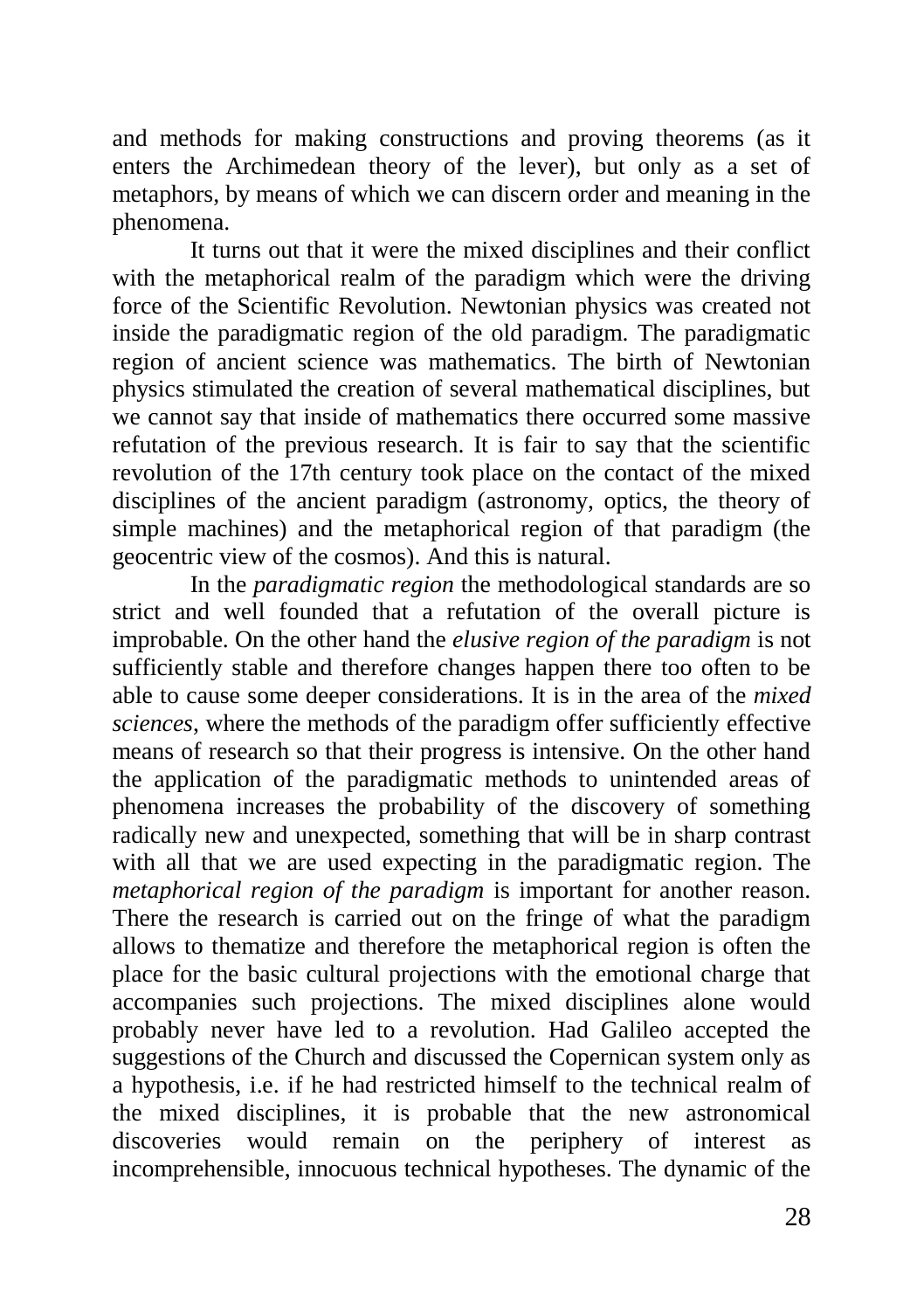scientific revolution was driven by the conflict of the mixed disciplines with the metaphorical region when not absolutely sure results of scientific inquiry got into conflict with metaphors by means of which we articulate our place in the universe.

#### **4.6 On boundaries of the language of physics (Kvasz 2013)**

The aim of the paper was to outline a method of reconstruction of the historical development of the language of physical theories. It applied the theory presented in *Patterns of Change* to the analysis of linguistic innovations in physics. There are six aspects of the language, the changes of which accompany re-codings: 1. *Logical power* – how complex formulas can be proven in the language; 2. *Expressive power* – what new things the language can express, which were inexpressible at the previous stages; 3. *Explanatory power* – how the language can explain the failures which occurred at the previous stages; 4. *Integrative power* – shows the sort of unity and order the language enables us to see in places where we perceived just unrelated particular cases at the previous stages; 5. *Logical boundaries* – are marked by occurrence of unexpected paradoxical expressions; 6. *Expressive boundaries* – are marked by failures of the language to describe complex situations (Kvasz 2008, p. 16). The evolution of the language consists in the growth of its *logical* and *expressive power*—the later stages of development make it possible to prove more theorems and to describe a wider range of phenomena. The *explanatory* and the *integrative power* of the language also gradually increase—the later stages of development of the language provide a deeper understanding of its methods and offer a more unified view of its subject. To overcome the *logical* and *expressive boundaries*, more sophisticated and subtle techniques are developed. My aim was to introduce these aspects into the analysis of the language of physics.

To transfer the notion of *logical power* from mathematics to physics is not difficult. In physics it is more appropriate to call it *analytical power* of language, and to understand it as related not to proving of theorems, but to derivation of formulas. I characterized the analytical power of the language of a particular physical theory by the kind of formulas which it is possible to derive in the given language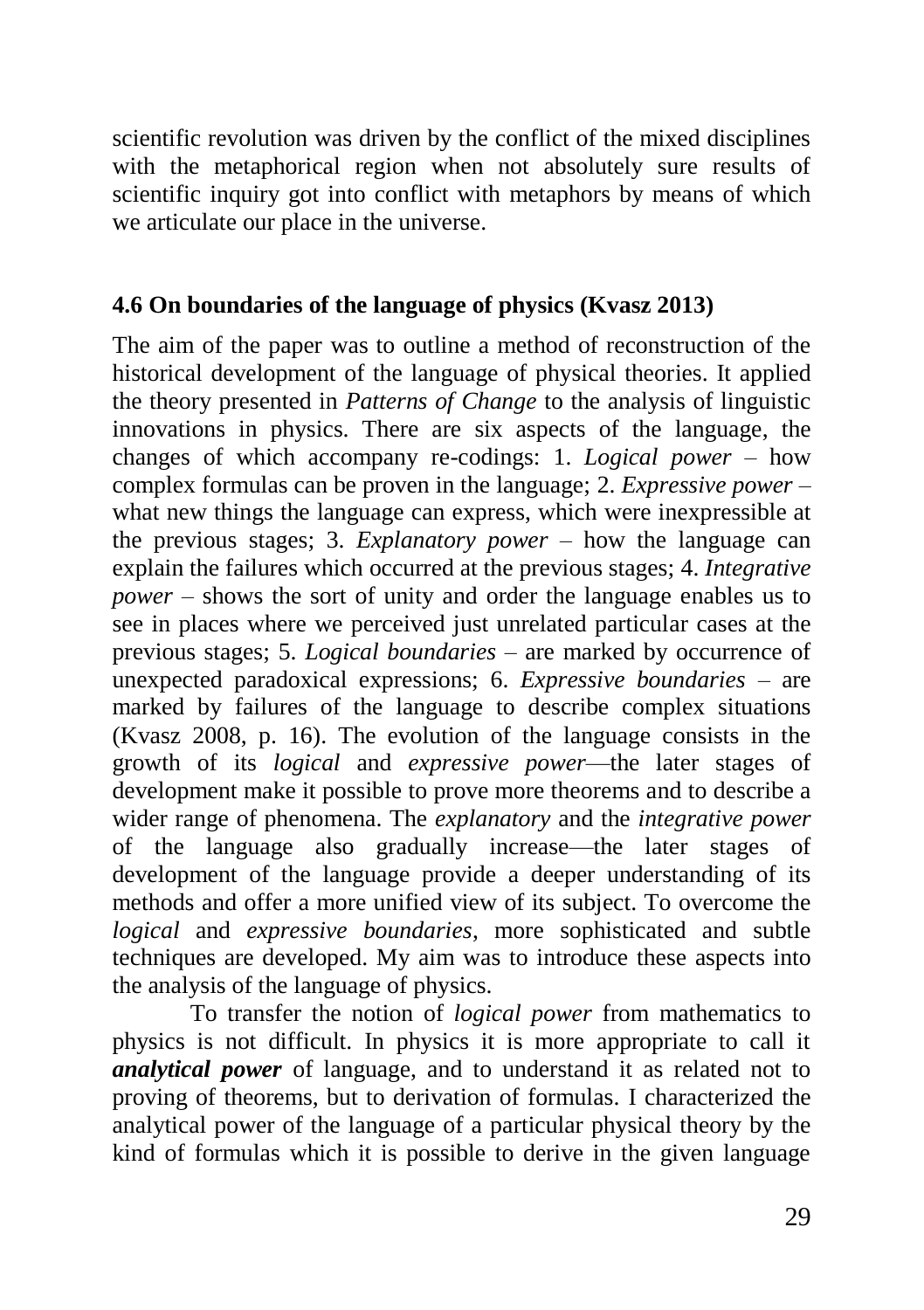using the accepted postulates of the theory. As an illustration we can take Newton's derivation of Kepler's laws. For Kepler, the elliptical form of the planetary orbits was an empirical fact. In the language of Newtonian mechanics this proposition can be derived from the law of gravity. The ability of the language to derive a particular law illustrates its analytical power.

Similarly clear is the case of the *expressive power*, which represents the ability of the language to represent some aspect of nature. In the history of physics there are many cases when a phenomenon that defied description by means of the language of the "old" theory and was therefore seen as an anomaly could be easily described by means of the language of the "new" theory. Such cases illustrate the expressive power of the language of physics.

We can find in physics also an analogy of the *explanatory power* of language. As an example we can take the explanation of stability of matter by quantum mechanics. In classical physics it was not clear why the electrons that orbit in the atoms forming for instance a chair do not disintegrate. It follows from the principles of classical physics that it is not possible to form a stable configuration of charged particles that would be maintained by electromagnetic forces only. A perturbation of the atoms of the chair would lead to large changes in the trajectories of the electrons, causing a disintegration of the whole chair. Heisenberg's principle of uncertainty makes it possible to explain why matter is stable, i.e. why despite perturbations the electrons remain near their original locations. According to this principle, electrons can get closer to a proton (i.e. make their location in space more precise) only at the price of increasing their energy (due to the increase in the uncertainty of their momentum). This mechanism ensures the stability of the ground state of the atoms. Thus the language of quantum mechanics makes it possible to explain the stability that for classical physics was a mystery.

Illustrations of the *integrative power* of language are the great unifications, such as Newton's unification of the terrestrial and celestial mechanics, or Maxwell's unification of electrodynamics and optics. The paper ascribed these unifications to the integrative power of language. In addition to these "positive" aspects of the language I transferred to physics also the notions of *analytical* and *expressive*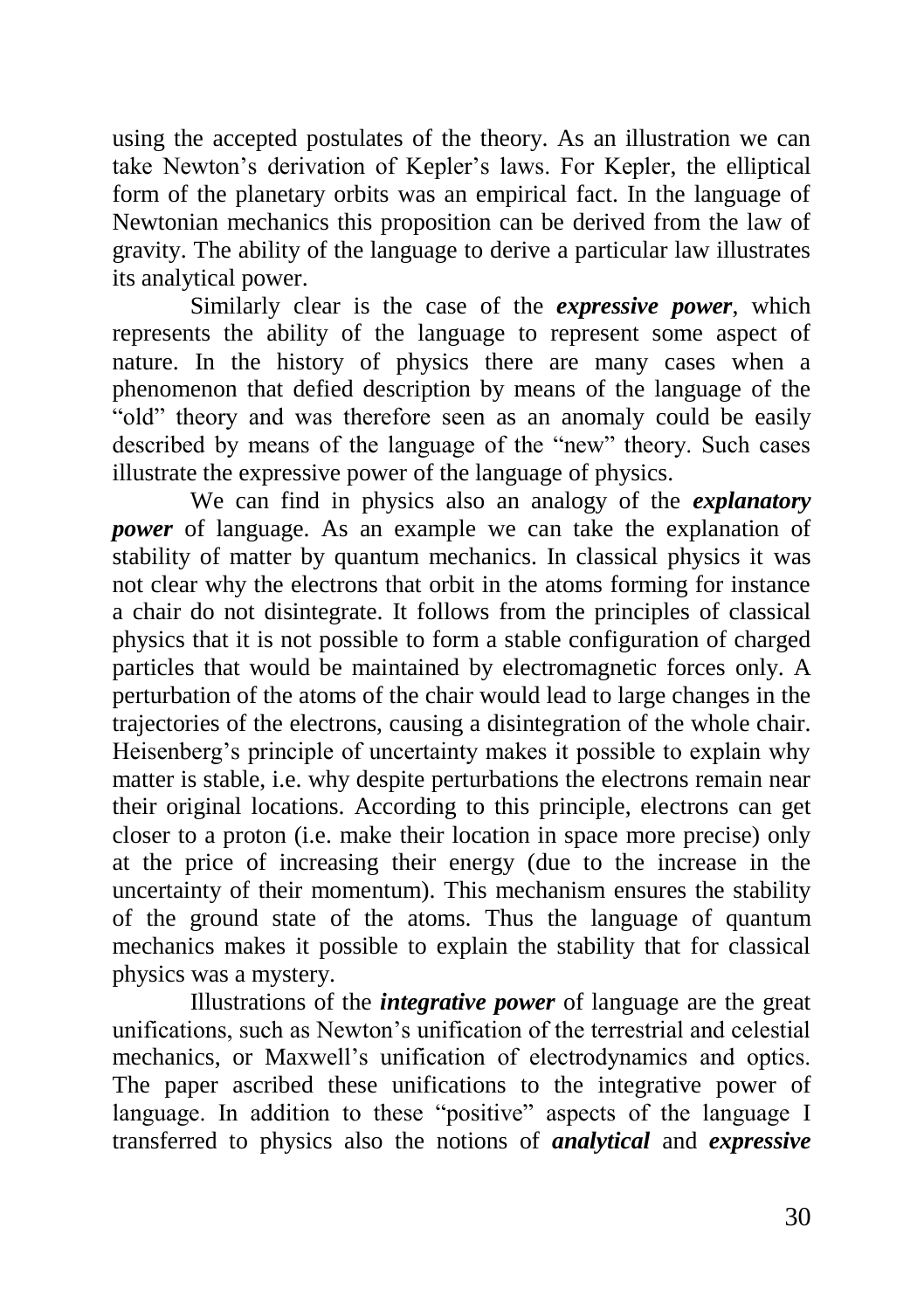*boundaries* of language. In my opinion, these boundaries are one of the most interesting aspects of language of science.

#### **4. 7 Classical Mechanics between History and Philosophy (Kvasz 2011a)**

In a series of papers (Kvasz 1998, 2005a and 2006) I proposed an interpretation of the development of mathematical theories as *changes of the pictorial form* in the sense of the *Tractatus*. In the development of geometry and of algebra it was possible to identify six pictorial forms, each of which determines the way how linguistic representations are coordinated with each other as well as with the particular subject matter, represented by the language of the theory. Here I applied this approach to the epistemological interpretation of the development of classical mechanics. Thus I interpreted Newton's *Philosophiae naturalis principia mathematica* (1687) as a theory of mechanical motion based on the perspectivist form of language; Euler's *Mechanica sive motus scientia analytice exposita* (1736) as the work that introduced into mechanics the projective form of language; d'Alembert's *Traité de Dynamique* (1743) as a theory developing mechanics on the basis of the compositive form of language; and finally Lagrange's *Mécanique analytique* (1788) as the work that introduced into mechanics the interpretative form.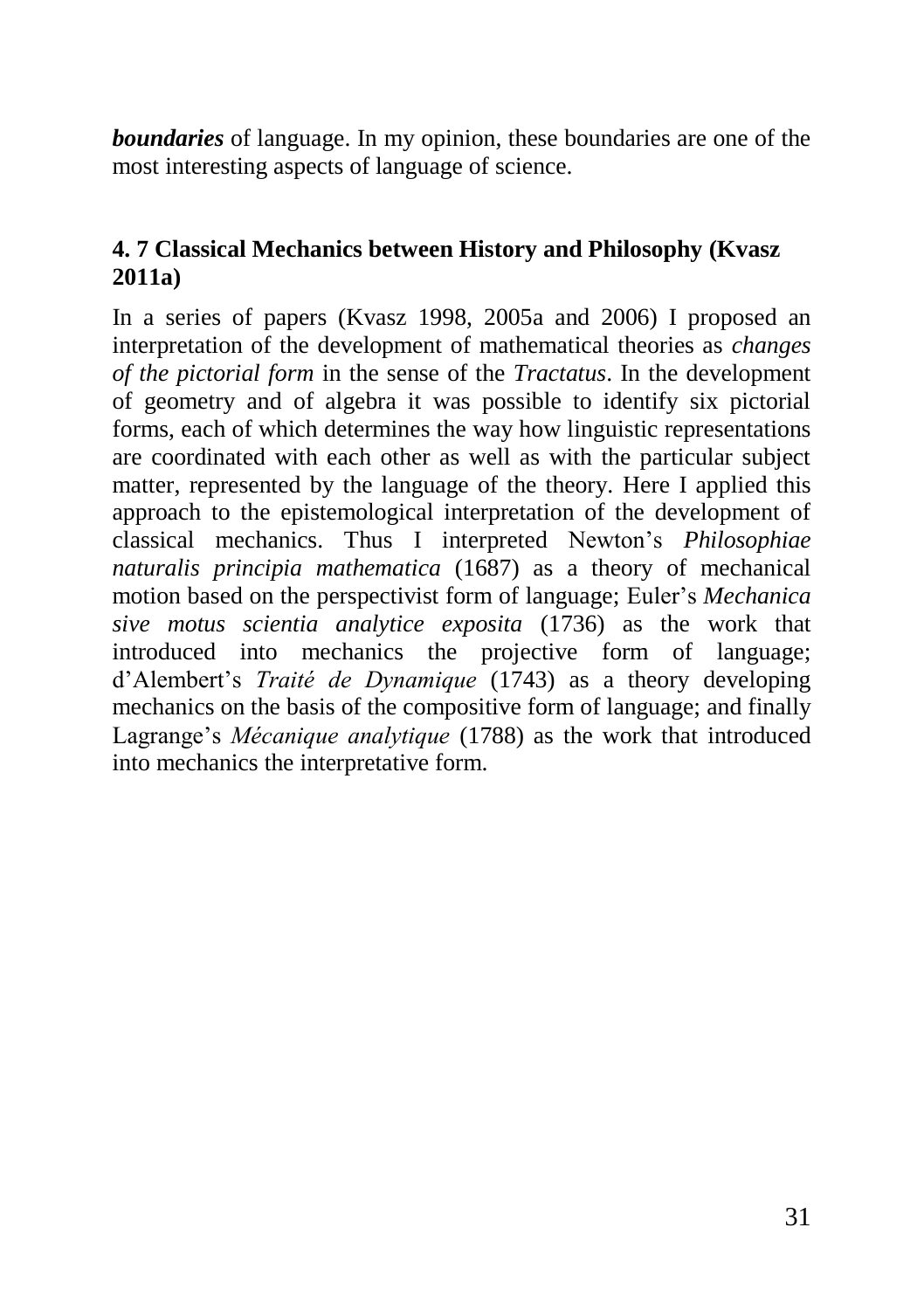### **5. MY PAPERS DEALING WITH ASPECTS OF THE THEORY OF PARADIGM CHANGE**

(entries set bold are part of the dissertation)

- Kvasz, L. (1993): How do theories represent reality? *Mesotes*, 1993/2, 263-272.
- Kvasz, L. (1996a): Poincaré and the Epistemological Interpretation of the Erlangen Program. *Philosophia Scientiae* **1**, 107-118.
- Kvasz, L. (1996b): Was bedeutet es, ein geometrisches Bild zu verstehen? In: Dagmar Reichert (ed.), *Räumliches Denken*, vdf Hochschulverlag an der ETH Zürich, 95-123.
- Kvasz, L. (1998): History of Geometry and the Development of the Form of its Language. *Synthese* **116**, 141-186.
- Kvasz, L. (1999a): On classification of scientific revolutions. *Journal for the General Philosophy of Science* 1999, 201-232.
- Kvasz, L. (1999b): Epistemological Foundations of Geometry in the 19th Century, *Philosophia Scientiae* **3**, 183-202.
- Kvasz, L. (1999c): Tarski and Wittgenstein on Semantics of Geometrical Figures. In: J. Wolenski and E. Köhler (eds.), *Alfred Tarski and the Vienna Circle, Vienna Circle Institute Yearbook 6* (1998), Kluwer, 179- 191.
- Kvasz, L. (2000): Changes of Language in the Development of Mathematics. *Philosophia mathematica* **8**, 47-83.
- Kvasz, L. (2001): Leibniz's criticism of the Cartesian physics. In: *Nihil sine ratione - VII. Internationaler Leibniz-Kongress*, Berlin 2001, (ed.) H. Poser, 669-676.

#### **Kvasz, L. (2002a): Galilean physics in light of Husserlian phenomenology.**  *Philosophia Naturalis* **39, 209-233.**

Kvasz, L. (2002b): Lakatos' Methodology Between Logic and Dialectic. In: G. Kampis et al. (eds.), *Appraising Lakatos. Mathematics, Methodology and the Man*, Kluwer, 211-241.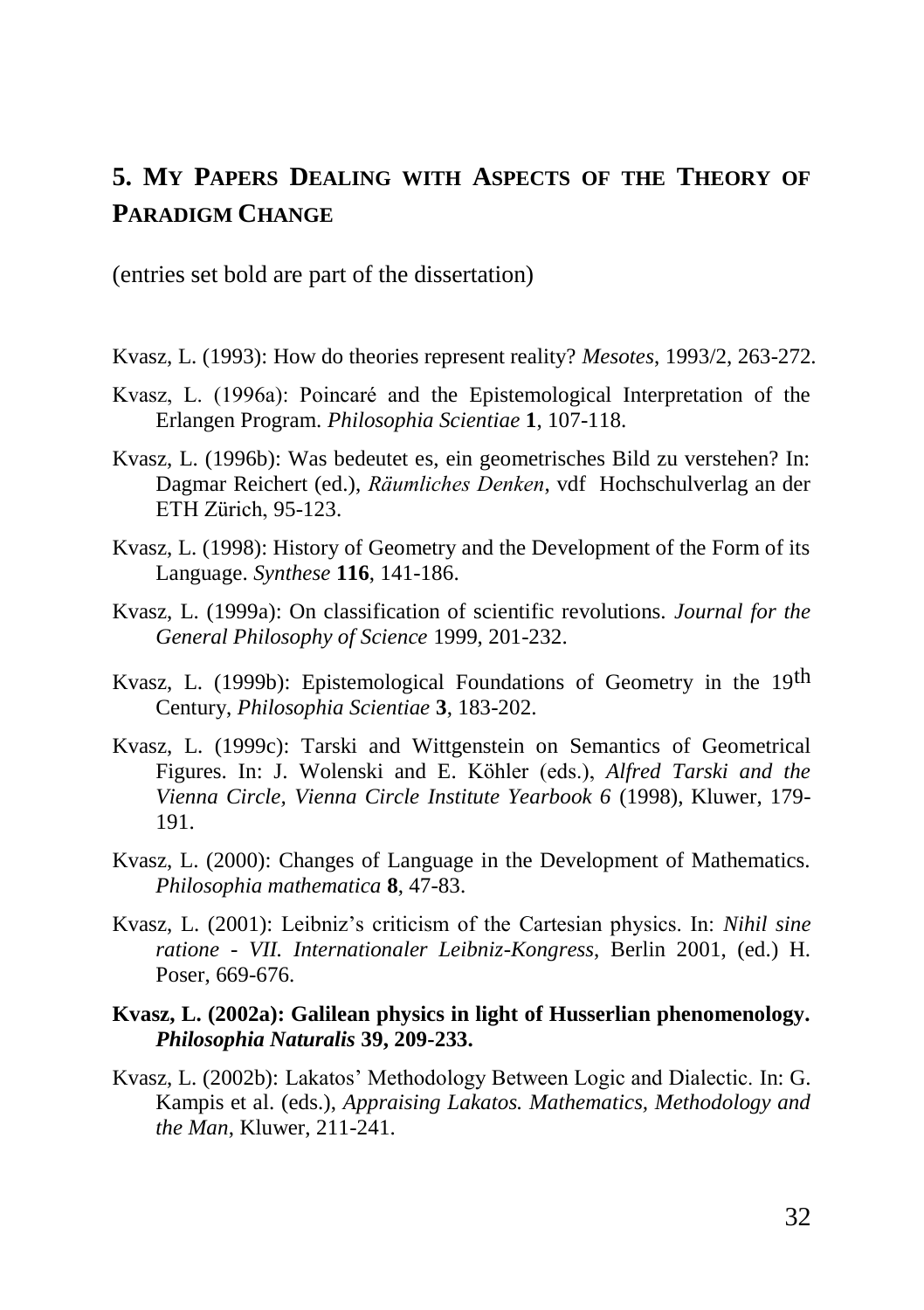#### **Kvasz, L. (2003a): The Mathematisation of Nature and Cartesian Physics.**  *Philosophia Naturalis* **40, 157-182.**

- Kvasz, L. (2003b): Epistemological aspects of the history of painting. In: *Proceedings of the 7th Central European Seminar on Computer Graphics*, Budmerice, Slovakia. Eds: I. Viola, Th. Theussl, a L. Szirmay-Kalos, 7- 24.
- Kvasz, L. (2004): How can a falsified theory remain corroborated? In: Friedrich Stadler (ed.), *Induction and Deduction in the Sciences*. Kluwer, 263-271.
- Kvasz, L. (2005a): Similarities and differences between the development of geometry and of algebra. In: Carlo Cellucci and Donald Gillies (eds.), *Mathematical Reasoning and Heuristics*. King's College Publications London, 25-47.
- **Kvasz, L. (2005b): The Mathematization of Nature and Newtonian Physics.** *Philosophia Naturalis* **42, 183-211.**
- Kvasz, L. (2006): History of Algebra and the Development of the Form of its Language. *Philosophia Mathematica* **14**, 287-317.
- Kvasz, L. (2008a): *Patterns of Change, Linguistic Innovations in the Development of Classical Mathematics.* Birkhäuser Verlag AG, Basel.
- Kvasz, L. (2008b): Forms of Transcendence in Science and in Religion. *Theology and Science*, 89-106.
- **Kvasz, L. (2011a): Classical Mechanics between History and Philosophy. In: A. Máté, M. Rédei and F. Stadler (eds.),** *The Vienna Circle in Hungary***. Springer Wien, Wien, 129-154.**
- Kvasz, L. (2011b): Kant's Philosophy of Geometry–On the Road to a Final Assessment. *Philosophia Mathematica* **19**, 139-166.
- **Kvasz, L. (2012a): What Can the Social Sciences Learn from the Process of Mathematization in the Natural Sciences. In: Dieks, D. et al.,**  *Probabilities, Laws, and Structures***. Springer, Dordrecht, 379-389.**
- Kvasz, L. (2012b): Galileo, Descartes, and Newton Founders of the Language of Physics. *Acta Physica Slovaca* **62**, 519-614.
- **Kvasz, L. (2013): On boundaries of the language of physics. In: E. Barbin a R. Pisano (eds.),** *The Dialectic Relation Between Physics and Mathematics in the XIXth Century***. Springer, Dordrecht, 139-158.**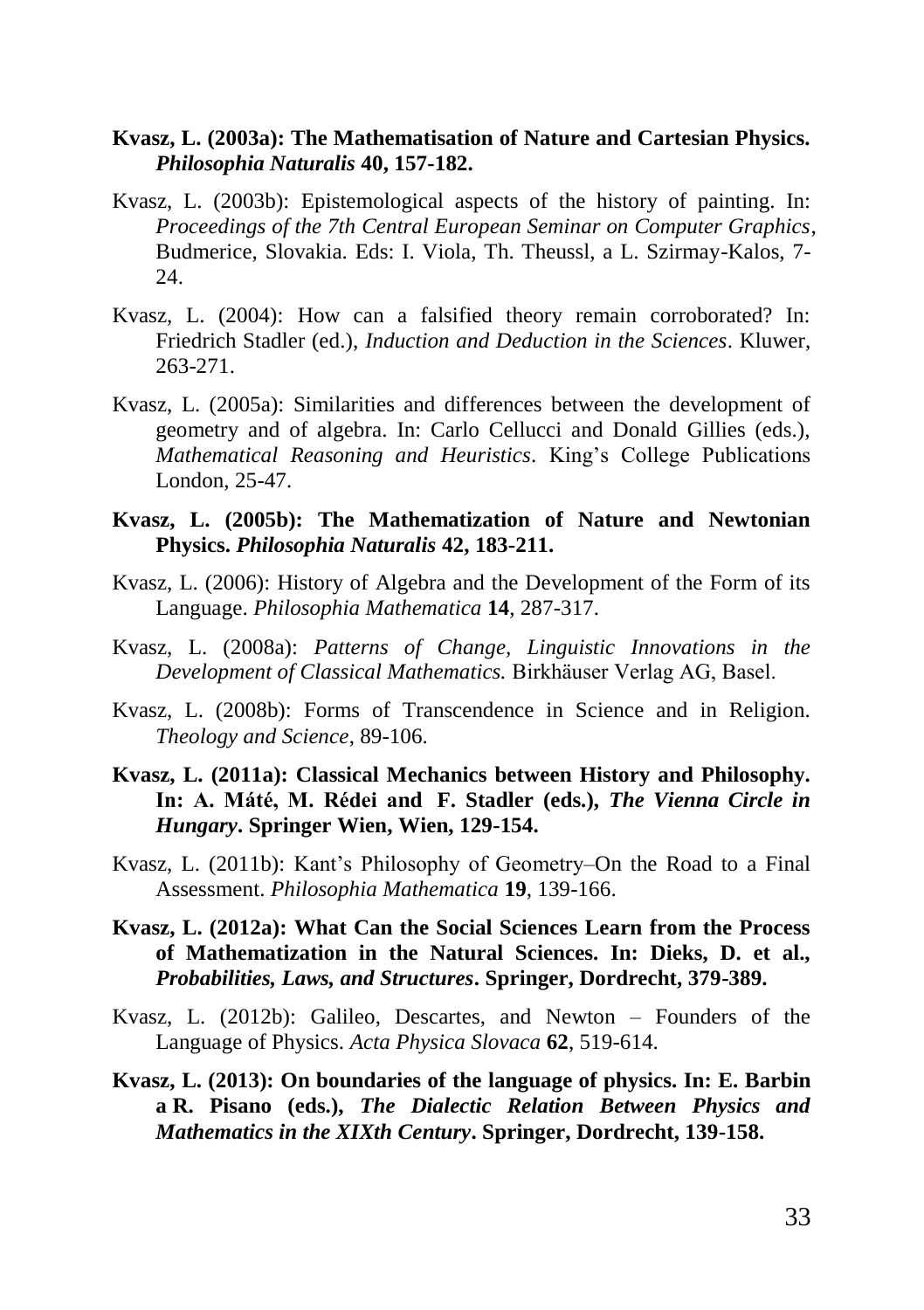- Kvasz, L. (2014a): Mathematics and Experience. In: M. C. Galavotti, E. Nemeth a F. Stadler (eds.), *European Philosophy of Science – Philosophy of Science in Europe and the Viennese Heritage*, *Vienna Circle Institute Yearbook 17*. Springer, Dordrecht, 117-129.
- **Kvasz, L. (2014b): Kuhn's** *Structure* **between sociology and epistemology.** *Studies in History and Philosophy of Science* **46, 78-84.**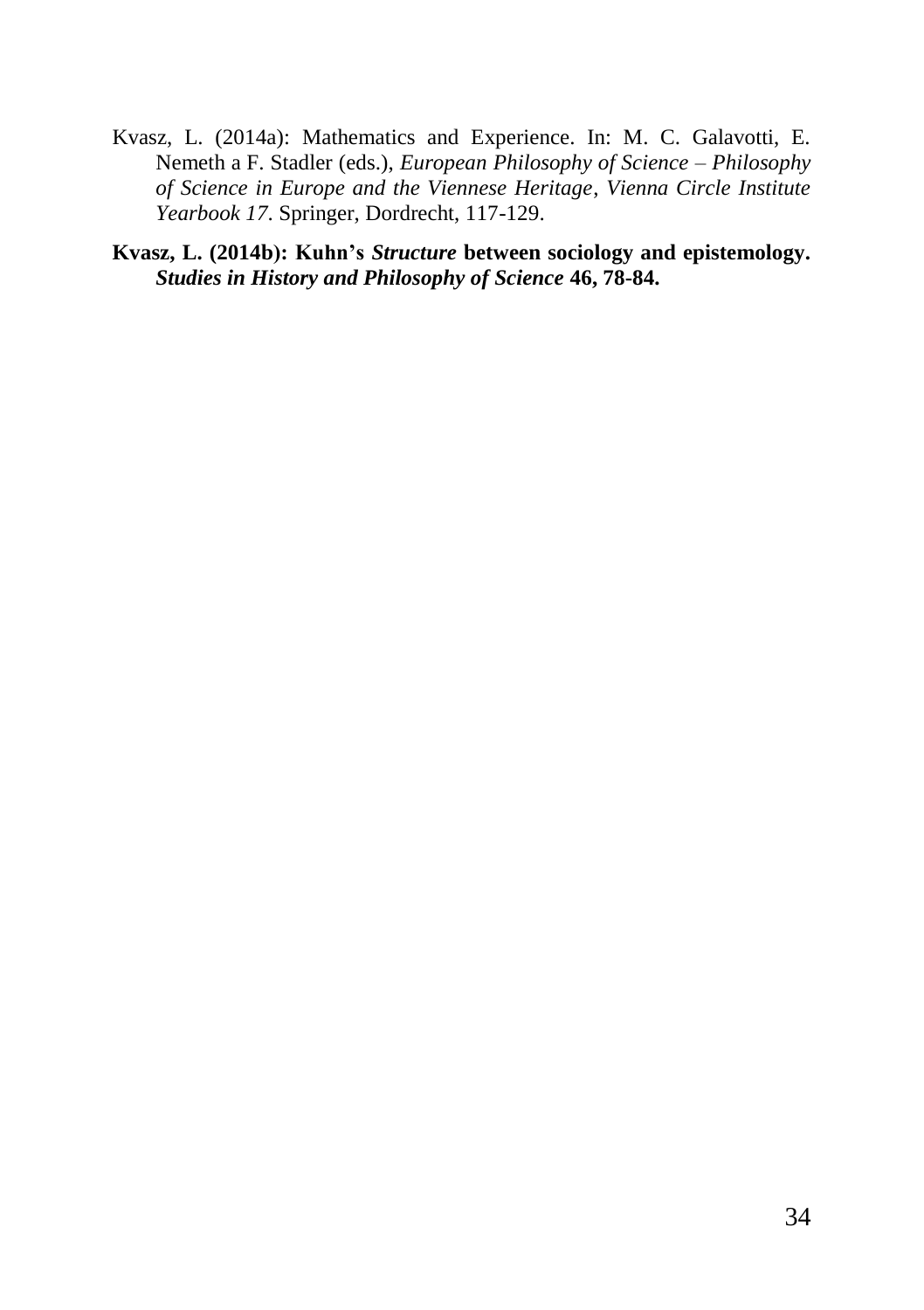### **MAIN REFERENCES USED IN THE DISSERTATION**

- Aliseda, A. and Gillies, D. (2007): Logical, Historical and Computational Approaches. In: Kuipers 2007, 431–513.
- Ariew, R. (1992): Descartes and scholasticism: The intellectual background to Descartes' thought. In: Cottingham 1992, 58–90.
- Bechtel, W and Hamilton, A. (2007): Reduction, integration, and the unity of science: natural, behavioral, and social sciences and the humanities. In: Kuipers 2007, 377–430.
- Böhme, G. (1989): Philosophische Grundlagen der Newtonschen Mechanik. In: Hutter, 1989, 5–20.
- Clarke, D. M. (1992): Descartes' philosophy of science and the scientific revolution. In: Cottingham 1992, 258–285.
- Coelho, R. L. (2002): Zur Physik von Descartes: Naturgesetze und Stossregeln. *Philosophia Naturalis* **39**, 45–60.
- Cottingham, J. (ed. 1992): *The Cambridge Companion to Descartes*. Cambridge UP, New York.
- Crowe, M. (1975): Ten 'laws' concerning patterns of change in the history of mathematics. Reprinted in: Gillies (1992), 15–20.
- Dauben, J. (1984): Conceptual revolutions and the history of mathematics: two studies in the growth of knowledge. In: Gillies 1992, 49–71.
- Descartes, R. (1637): *Discourse on Method, Optics, Geometry, and Meteorology*. Boobs-Merrill, Indianapolis 1965.
- Descartes, R. (1644): *Principles of Philosophy*. Translated by V. R. Miller and R. P. Miller, Reidel, Dordrecht 1983.
- Drake, S. (ed. 1957): *Discoveries and opinions of Galileo*. New York.
- Drummond, J. J. (1992): Indirect Mathematization in the Physical Sciences. In: L. Hardy and L. Embree (eds.), *Phenomenology of Natural Science*. Dordrecht, 71–92.
- Dugas, R. (1955): *A History of Mechanics*, Dover, New York 1988.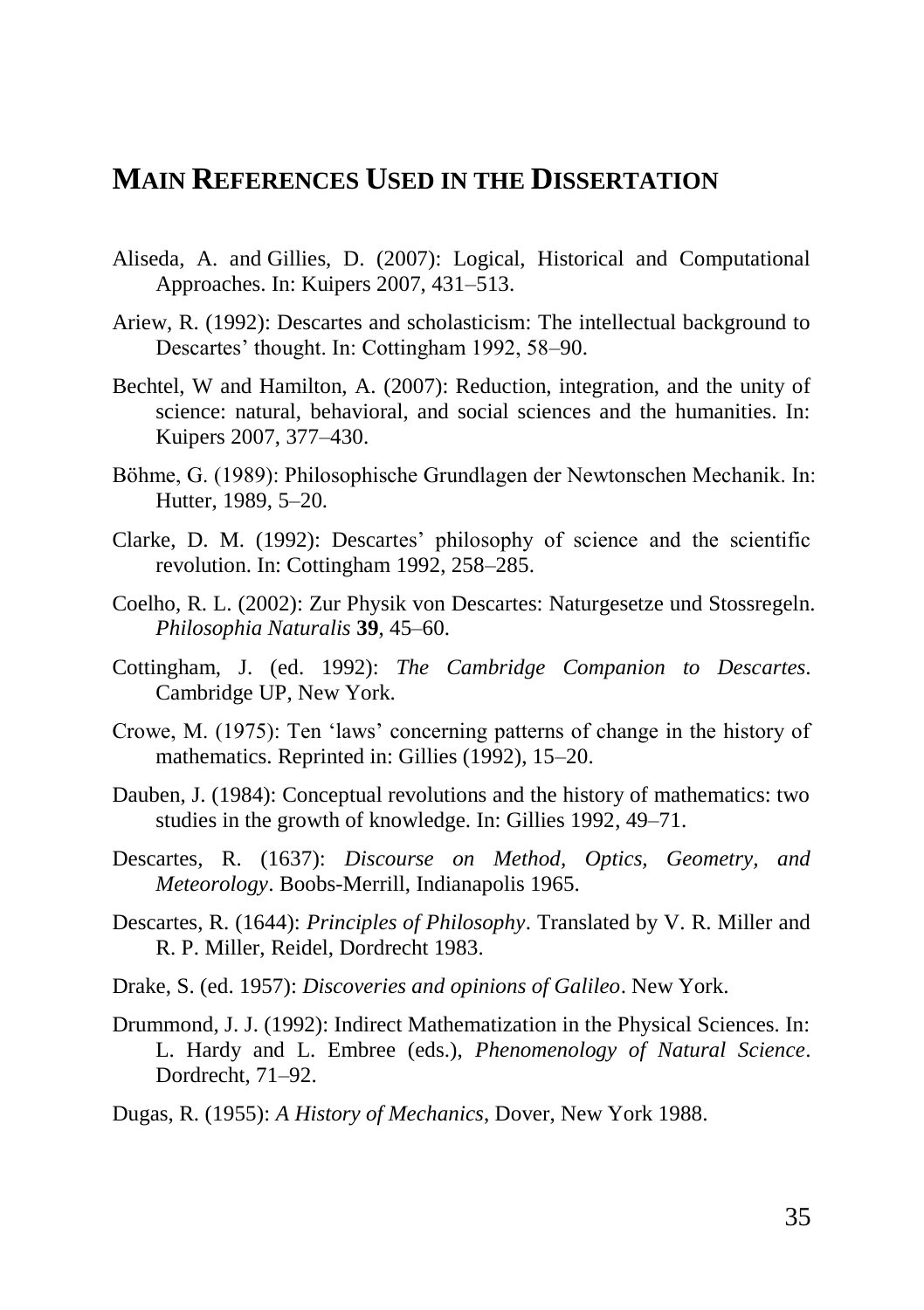- Dunmore, C. (1992): Meta-level revolutions in mathematics. In: Gillies (1992), 209–225.
- Euler, L. (1736): *Mechanica sive motus scientia analytice exposita*. Russian translation: *Osnovy dinamiki tochki*. GRTTL, Leningrad 1938, 29–262.
- Euler, L. (1750): Découvert d'un principe de Mécanique. Opera Omnia II, 5: 81–108.
- Fauvel, J. (ed. 1993): *Newtons Werk. Begründung der modernen Naturwissenschaft*. Birkhäuser, Basel.
- Frege, G. (1891): Funktion und Begriff. In: *Funktion, Begriff, Bedeutung*. Vandenhoec & Ruprecht, Göttingen 1989, 17–39.
- Franklin, A. (2007): The role of experiments in the natural sciences: Examples from physics and biology. In: Kuipers 2007, 219–274.
- Gaukroger, S. (ed. 1980): *Descartes, Philosophy, Mathematics and Physics*. Harvester Press, Sussex.
- Gaukroger, S. (1980): Descartes' Project for a Mathematical Physics. In: Gaukroger 1980, 97–140.
- Gillies, D. (ed. 1992): *Revolutions in Mathematics*. Clarendon Press, Oxford.
- Gillies, D. (1992b): The Fregean revolution in Logic. In: Gillies 1992, 265– 306.
- Gillies, D. (1993): *Philosophy of science in the Twentieth Century*. Blackwell, London.
- Gonzalez, W (2007): The role of Experiments in the Social Sciences: The Case of Economics. In: Kuipers (ed. 2007), pp. 292-294.
- Grosholz, E. (1980): Descartes' unification of algebra and geometry. In: Gaukroger 1980, 156–168.
- Gueroult, M. (1980): The Metaphysics and Physics of Force in Descartes. In: Gaukroger, 196–230.
- Gurwitsch, A. (1967): Galilean physics in the light of Husserl's phenomenology. In: McMullin 1967, 388–401.
- Hall, R. (1967): The significance of Galileo's thought for the history of science. In: McMullin, 67–81.
- Heelan P. A. (1987): Husserl's later philosophy of natural science. *Philosophy of Science* **54**, 368–390.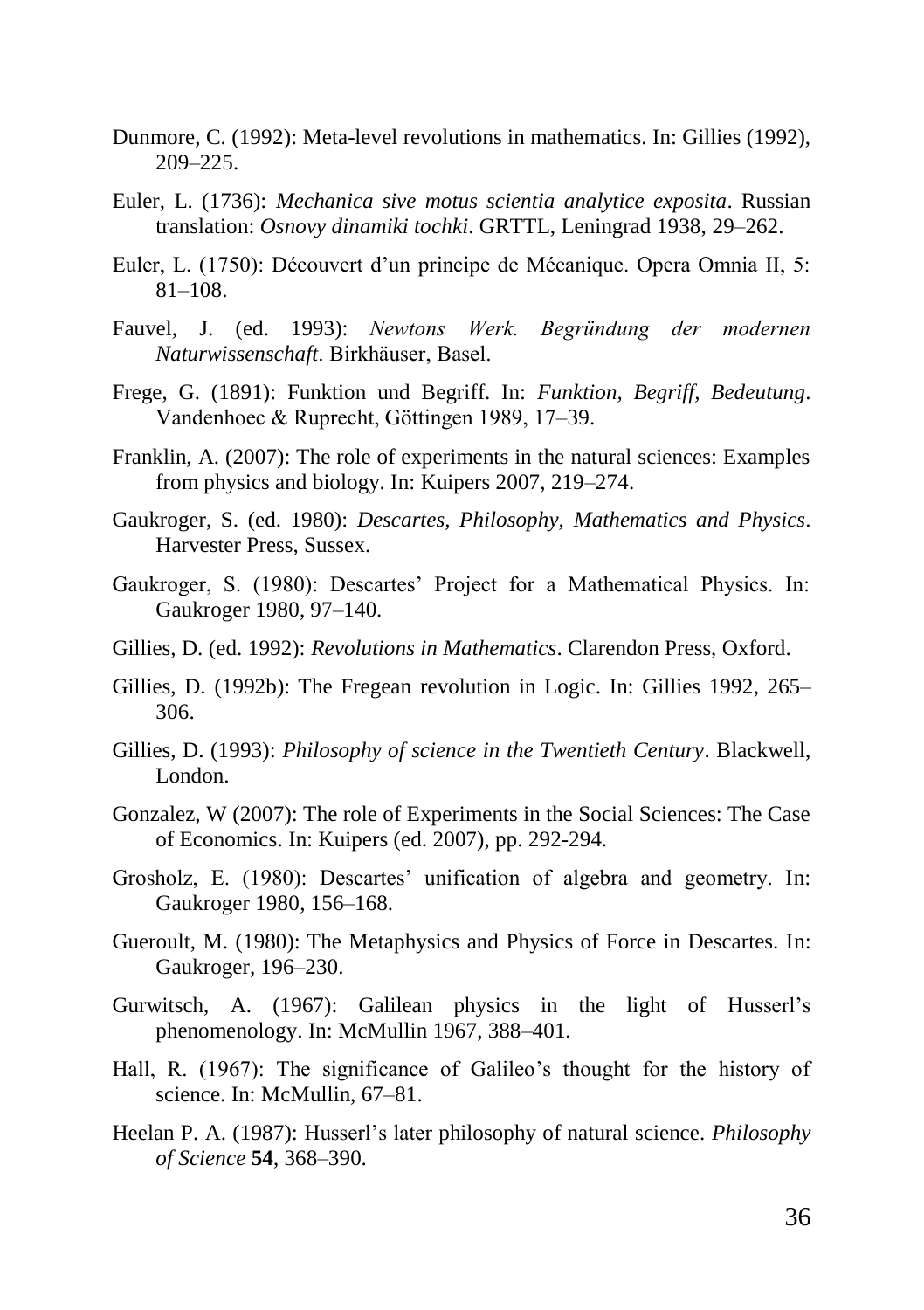- Herivel, J. (1965): *The Background to Newton's Principia*. The Clarendon Press, Oxford.
- Hill, D.K. (1988): Dissecting trajectories: Galileo's Early Experiments on Projectile Motion and the Law of Fall. *Isis* **79**, 646–668.
- Horwich, P. (ed. 1993): *World Changes. Thomas Kuhn and the Nature of Science.* Cambridge, Mass: The MIT Press.
- Husserl, E. (1954): *The Crisis of European Sciences and Transcendental Phenomenology*. Evanston, Northwestern University Press, 1970.
- Hutter, K. (ed. 1989): *Die Anfänge der Mechanik, Newtons Principia gedeutet aus ihrer Zeit und ihrer Wirkung*. Springer Verlag, Berlin.
- Kockelmans, J. J. and Kisiel, T. J. (eds. 1970): *Phenomenology and the Natural Sciences*. Evanston.
- Koyré, A. (1939): *Galileo Studies*. The Harvest Press, Hassocks 1978.
- Koyré, A. (1957): *From the Closed World to the Infinite Universe*. The John Hopkins UP, Baltimore.
- Kuhn, T. S. (1962): *The Structure of Scientific Revolutions*. University of Chicago Press, Chicago.
- Kuhn, T. S. (1974): Second Thoughts on Paradigms. In: Kuhn 1977, 293–319.
- Kuhn, T. S. (1977): *The Essential Tension.* Chicago: The University of Chicago Press.
- Kuhn, T. S. (1993): Afterwords. In: Horwich 1993, 311–341.
- Kuhn, T. S. (2000): *The Road since Structure,* University of Chicago Press, Chicago.
- Kuipers, T. (ed. 2007): *Handbook of the Philosophy of Science: General Philosophy of Science* –*Focal Issues*. Elsevier, Amsterdam.
- Mach, E. (1883): *The Science of Mechanics.* Chicago: The Open Court 1902.
- Machamer, P. (ed. 1998): *The Cambridge Companion to Galileo*, New York.
- Marion, J. (1992): Cartesian metaphysics and the role of the simple natures. In: Cottingham, 115–139.
- Masterman, M. (1970): The Nature of a paradigm. In: I. Lakatos and A. Musgrave (eds.), *Criticism and the Growth of Knowledge*. Cambridge: Cambridge University Press, 59–89.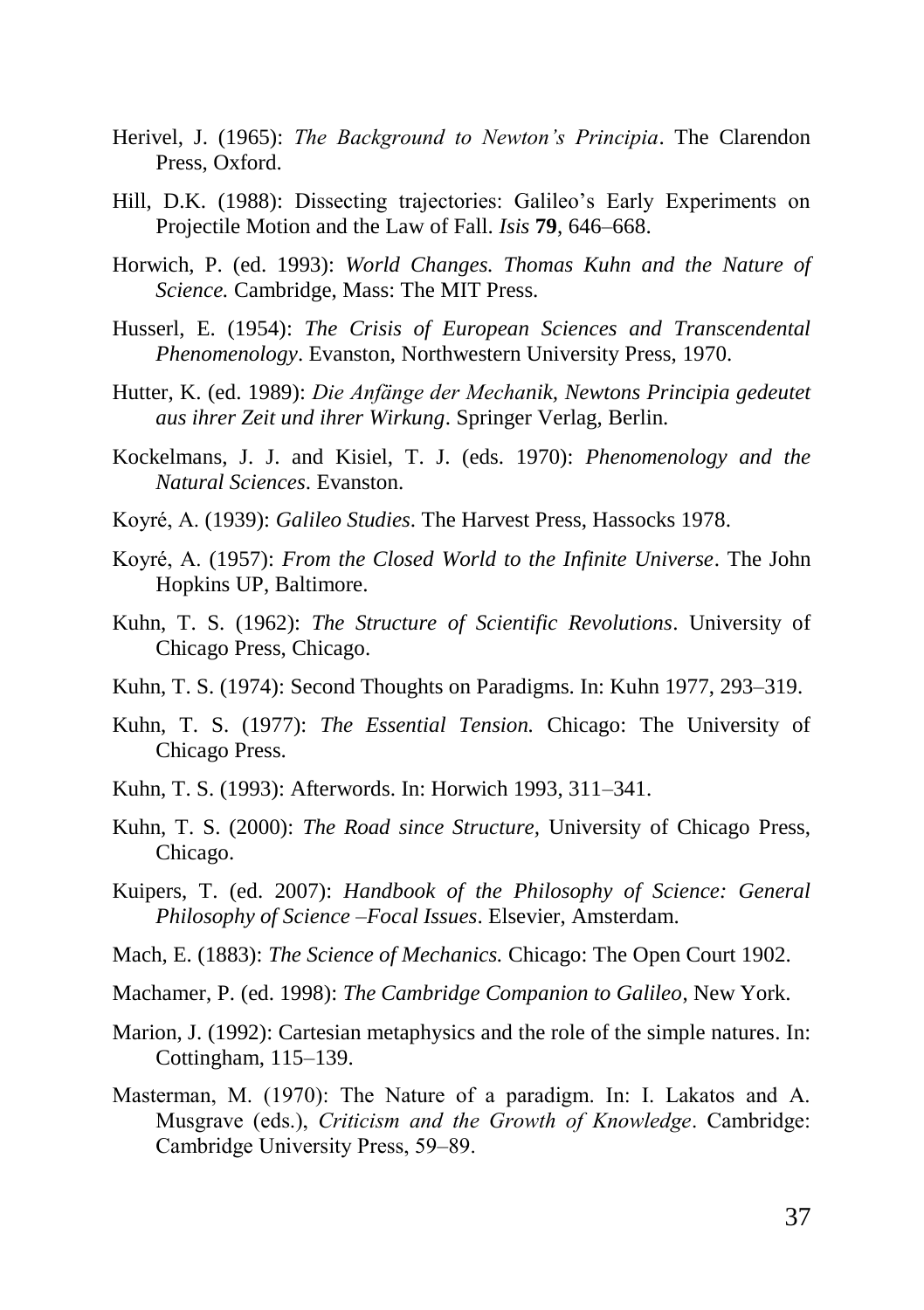McMullin, E. (ed. 1967): *Galileo, Man of Science*. New York.

- McMullin, E. (1993): Rationality and Paradigm Change in Science. In: Horwich 1993, 55–78.
- Mehrtens, H. (1976): T. S. Kuhn's theories and mathematics: a discussion paper on the 'new historiography' of mathematics. In: Gillies 1992, 21– 41.
- Mormann, T. (1991): Husserl's philosophy of science and the semantic approach. *Philosophy of Science* **58**, 61–83.
- Naylor, R. H. (1980): Galileo's Theory of Projectile Motion. *Isis* **71**, 550–570.
- Naylor, R. H. (1990: Galileo's Method of Analysis and Synthesis. *Isis* **81**, 695–707.
- Newton, I. (1673): De gravitatione. In: Newton 1962, 89–121.
- Newton, I. (1684): De Motu Corporum in Gyrum. In: Herivel 1965, 257–303.
- Newton, I. (1687): *The Principia*, A New Translation by I. B. Cohen and A. Whitman, University of California Press, Berkeley 1999.
- Newton, I. (1962): *Unpublished scientific papers of Isaac Newton*. A. Hall and M. Hall (eds.), Cambridge University Press, Cambridge.
- Nickles, T. (ed. 2002): *Thomas Kuhn*. Cambridge: Cambridge University Press.
- Olby, R. C. et all. (eds. 1990): *Companion to the History of Modern Science*. Routledge, London.
- Ronchi, V. (1967): The influence of the early development of optics on science and philosophy. In: McMullin 1967, 195–206.
- Settle, T. (1967): Galileo's use of experiment as a tool of investigation. In: McMullin 1967, 315–337.
- Shea, W. R. (1998): Galileo's Copernicanism: The science and the rhetoric. In: Machamer 1998, 211–243.
- Soffer, G. (1990): Phenomenology and scientific realism: Husserl's critique of Galileo. *Review of Metaphysics* **44**, 67–94.
- Swerdlow, N. (1998): Galileo's discoveries with the telescope and their evidence for the Copernican theory. In: Machamer 1998, 244–270.
- Szabó, I (1977): *Geschichte der mechanischen Prinzipien und Anvendungen*. Birkhäuser, Baseel 1996.